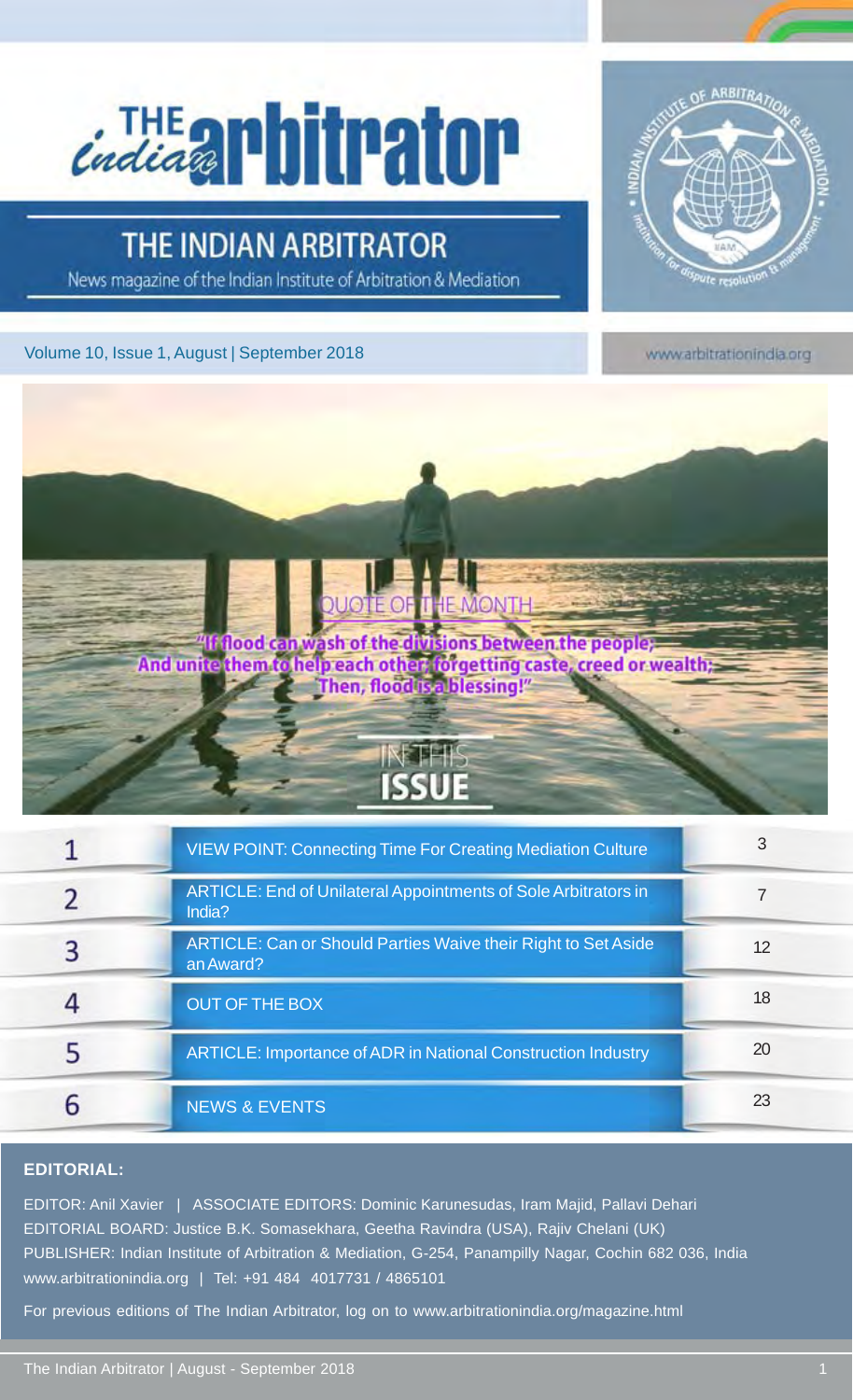## **Editor's Note**



*SORRY! There has been a small break in the publication sequence of our magazine. But we are back! Incidentally August 2018 is the 15<sup>th</sup> Anniversary of "The Indian Arbitrator". The magazine was officially launched by Mr. Justice M.N. Venkatachaliah, former Chief Justice of India on 15th August 2003, which is the Independence Day of India.*

*It is not that IIAM was inactive during the break. We were constantly on the move with various activities. The most important one being the launch of People's Mediation Centres and the adoption of Time Banking concept, which is being mentioned elaborately in the View-Point Section. IIAM was also actively involved in the Flood relief activities for the victims of the massive floods that happened in Kerala, India recently. We place on record the help and support given to IIAM by our members, mediators and arbitrators from India and abroad.*

*Enjoy reading!*

Anil Xavier

The views expressed by the authors do not necessarily represent those of the publisher. The publisher makes all reasonable effort to ensure that the information provided is accurate, but does not guarantee or warranty accuracy, validity, completeness or suitability of the contents for any purpose. The information contained in this publication should not form the basis of any decision as to a particular course of action; nor should it be relied upon as a legal advice or regarded as a substitute for a detailed legal advice in individual case. Under no circumstances shall the publisher be liable for any direct, incidental, special and consequential loss and damage that results from the readers' reliance or non-reliance of information provided in this publication. The copyright of this publication vests solely and exclusively with the publisher and no part may be reproduced or transmitted by any process or means without prior written permission of the Indian Institute of Arbitration & Mediation. The information provided in this publication is as of date of publication, however many of the articles or contents might have been written earlier and may not cover the most recent developments.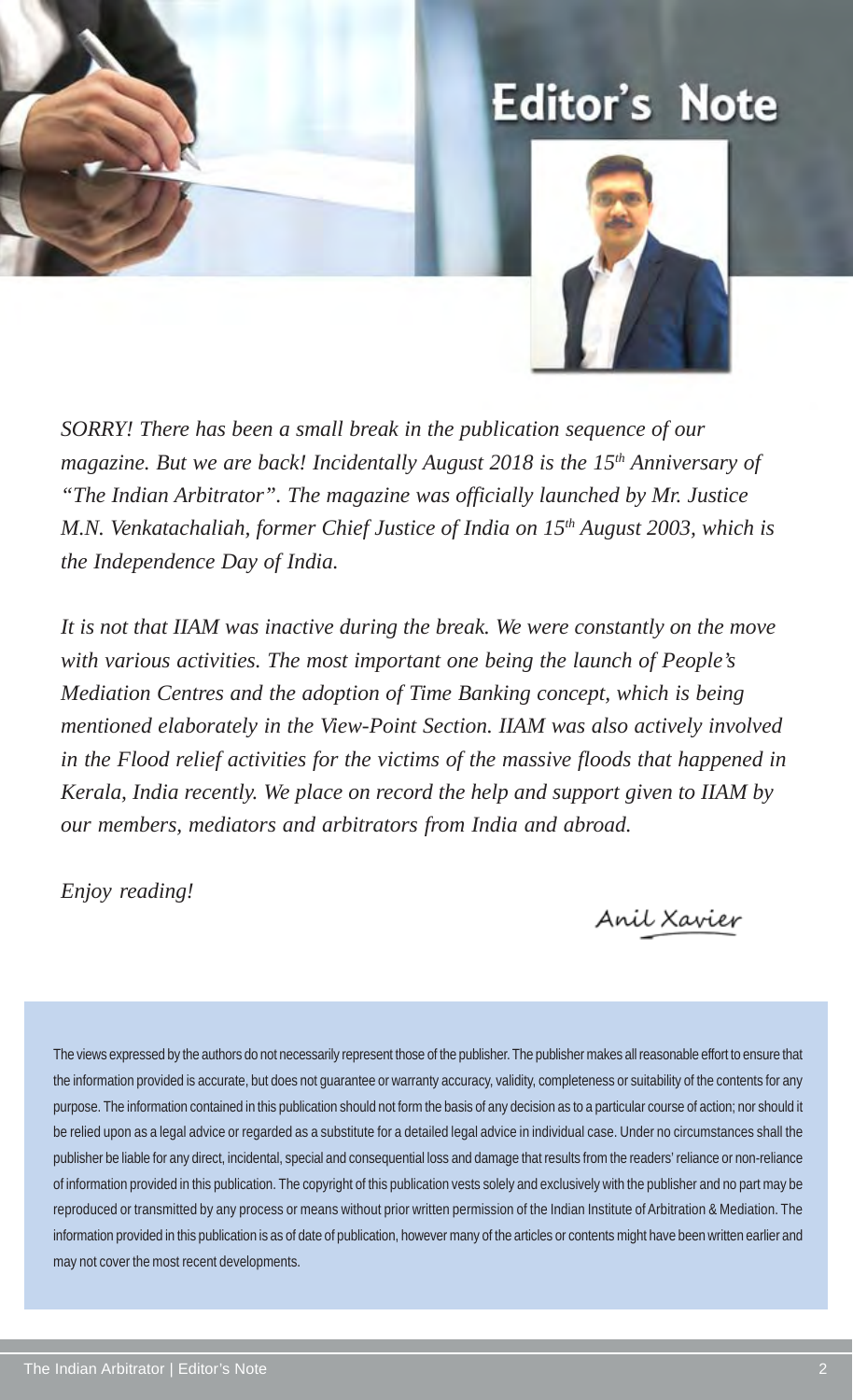## VOEW POONT

Connecting Time For **Creating** Mediation Culture

### ANIL XAVIER

*For the growth of mediation, it has to be integrated into the culture of the people. But, mediation cannot be pushed as a culture, unless it is closely intertwined with other activities of life. The author analyses the option of using Time Banking Service to involve people from various walks of life to contribute and exchange different services to each other, forming a different kind of local economy based on caring and kindness, so as to get familiarised with mediation and thereby making mediation a part of culture.*

#### **Time for Time**

"*Time flies. It's up to you to be the navigator*" – ROBERT ORBEN

It is said that Time is limited and priceless and no one can buy it or sell it. It is true that once you have lost it, you can never get it back.

If someone says, "I don't have time" or "I am too busy", it is only an excuse. Lack of time is a myth. You will make time for what is important. We need to give time to think about how we manage our time!

#### **Live your Life**

"*In this life we cannot do great things. We can only do small things with great love*" – MOTHER TERESA

We may be able to do many things now, which we may not be able to do tomorrow even if we have the desire to do it. May be our health will not allow us to do it or the circumstances will not permit us to do it.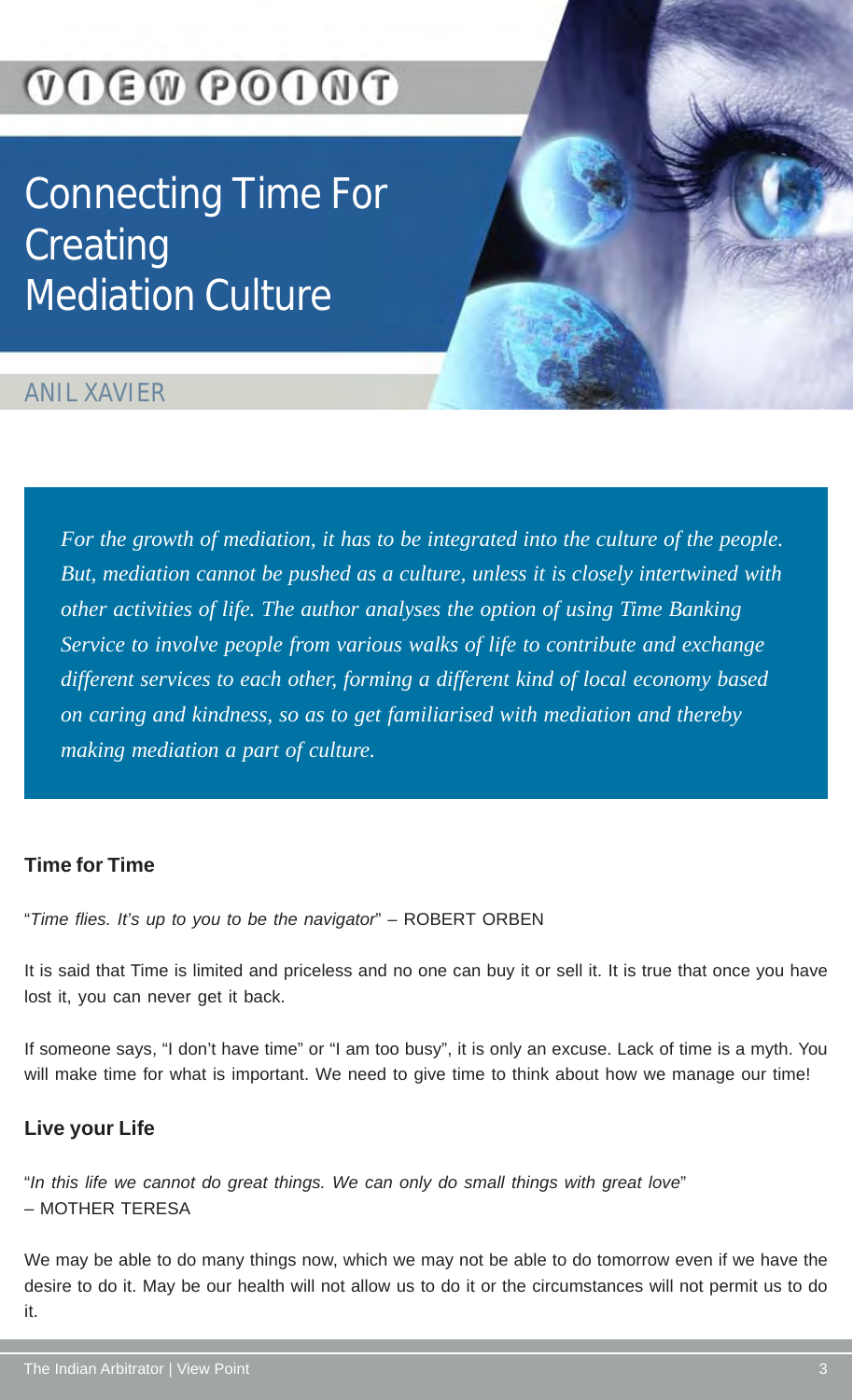Life is too short to live! Life teaches us to make good use of time, while Time teaches us the value of life!

#### **Resolve to Resolve**

"*We must teach our children to resolve their conflicts with words, not weapons*" – WILLIAM J. CLINTON

Disputes should be resolved early so as to stop the negative factor from growing and widening its fangs which may not be conducive to any of the parties to the dispute.

Mediation is considered as a dispute resolution mechanism which resolves disputes quickly and the process being voluntary, consensual and confidential. Even though it has gained prominence as a dispute resolution mechanism in the recent years with some factions of the society, it is still considered as a "legal process" and is confined mostly with the court system.

It seems the position of Mediation and Religion has many similarities – Skeptics scoff at it; Lawyers (Atheists) denounce it; Litigants (Agnostics) question it; Judges (Scientists) debunk it; Academicians (Priests) debates it and Mediators (Faithful) value it.

If mediation is confined within the four walls of law as a "semi-judicial" process of dispute resolution, it will not set its roots with the people as a primary method of consensual resolution culture. Yes, mediation has to be integrated into the culture of the people.

#### **Creating a Culture of Resolution**

"*A nation's culture resides in the hearts and in the soul of its people*" – MAHATMA GANDHI

The IIAM Community Mediation Service<sup>1</sup> (CMS) was launched in 2009, with the objective of bringing justice to the doorsteps of the people by providing an opportunity for them to participate in the prevention and early intervention of conflicts. The aim was also to bring in a broad-based social movement to restore civic virtue and civic participation. But the attempt of IIAM in promoting mediation through CMS did not achieve the perceived results. It was clear that mediation was still considered as something connected with law!

It is said that cultural evolution requires neurological instructions. The choice of a person or group of persons can ultimately influence the society or create the neurological instruction that is needed to bring about the cultural evolution. Richard Dawkins in this book "*The Selfish Gene*" (1976) proposed the concept of "meme", which is analogous to that of the gene. A meme is an idea-replicator that can reproduce itself, by jumping from mind to mind. Thus an idea, behavior or style spreads from person to person within a culture – often with the aim of conveying a particular phenomenon, theme, or meaning. Memes are a viral phenomenon that may evolve by natural selection in a manner analogous to that of biological evolution.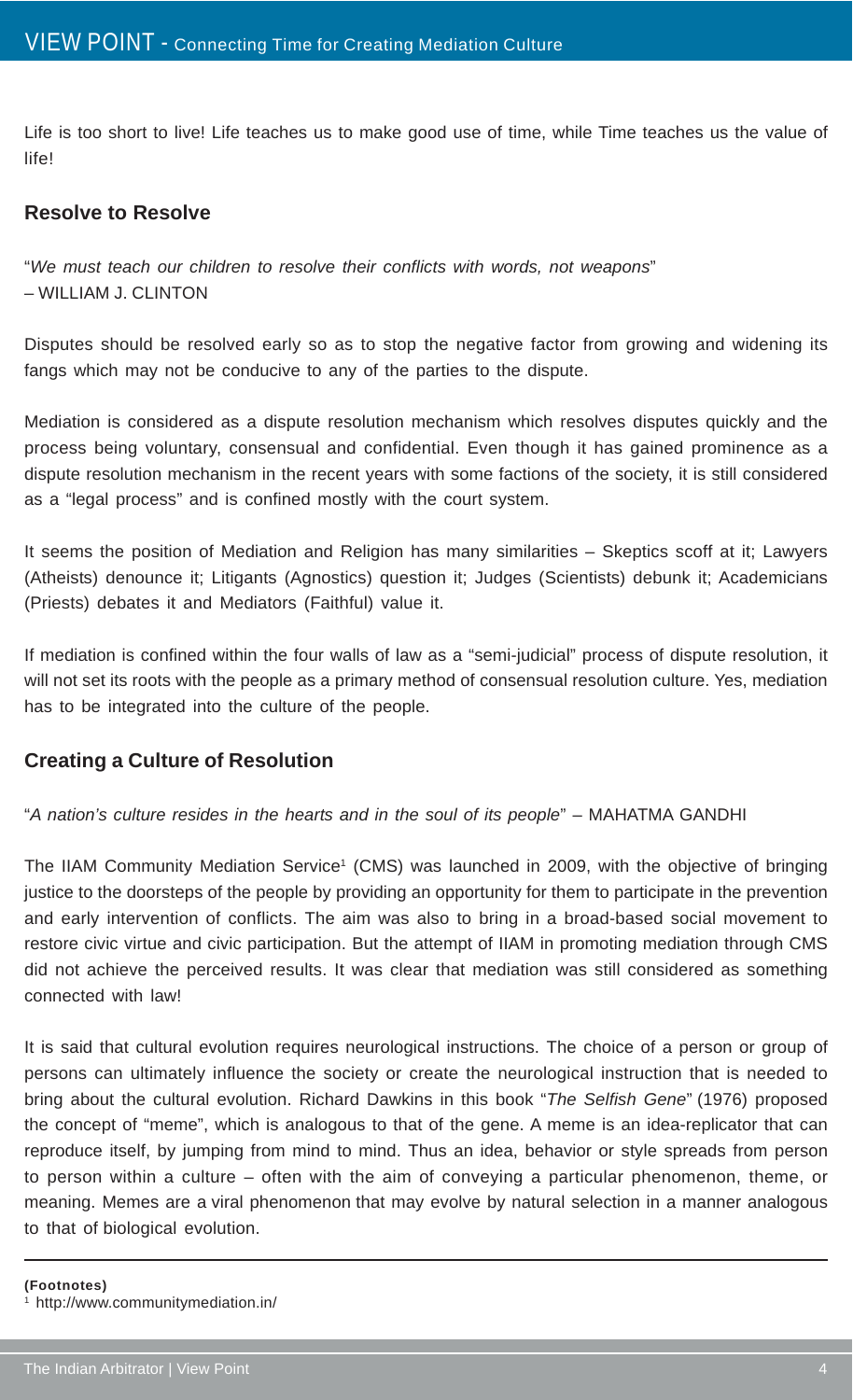But who could be that person or group of persons?

#### **Being Part of the Movement**

"*The world will live in peace, only when the individuals composing it make up their minds to do so*" – MAHATMA GANDHI

According to the ancient Greek system, any given society consists of 3 kinds of people. The first group are called the Idiots. Idiot is not perceived as mentally deficient, but he is a totally private person or a totally self-centred person. He has no public philosophy or no skill to contribute to the welfare of a flourishing society. The second group of people are called the tribes. These are people who cannot think beyond their own small tribe or group. The third category of people was called the Citizens. A citizen is a person who has the skill and knowledge to lead a public life, who is able to lead a life a civility. A citizen recognizes that he or she is a part of the community and thus strives for the common good. A citizen not only knows his rights in the society, but also understands his responsibility towards the society. It is the citizens that make up a civilized society.

These 3 distinctions are even now important. We need to find those "citizens" who can promote the "meme" of mediation, so that it can influence the society to inherit the habit of mediation culture to resolve conflicts, so that a culture of self empowerment is developed and every dispute is viewed as an opportunity for transformation through dialogue and problem solving.

It is based on this idea that IIAM has started the concept of People's Mediation Centres (PMC) under the IIAM Community Mediation Service. People who believe that mediation would promote peaceful co-existence and harmony in the community and help to make the society just, equal and fair, would sign a "Pledge to Mediate"<sup>2</sup>, by which they would consider mediation as the first option to resolve their disputes, recognizing that the empowerment to resolve disputes amicably and voluntarily is an expression of civil maturity. These people can sow the seeds of a mediation culture within the society.

#### **(Footnotes)**

2 http://www.arbitrationindia.org/pmc\_join.html



## Interested to contribute Articles?

We would like to have your contributions. Articles should be in English. Please take care that quotations, references and footnotes are accurate and complete. Submissions may be made to the Journals Division, Indian Institute of Arbitration & Mediation, G-254, Panampilly Nagar, Cochin - 682 036 or editor@arbitrationindia.com.

Publication of the Article will be the discretion of IIAM and submissions made indicates that the author consents, in the event of publication, to automatically transfer this one time use to publish the copyrighted material to the publisher of the IIAM Journal.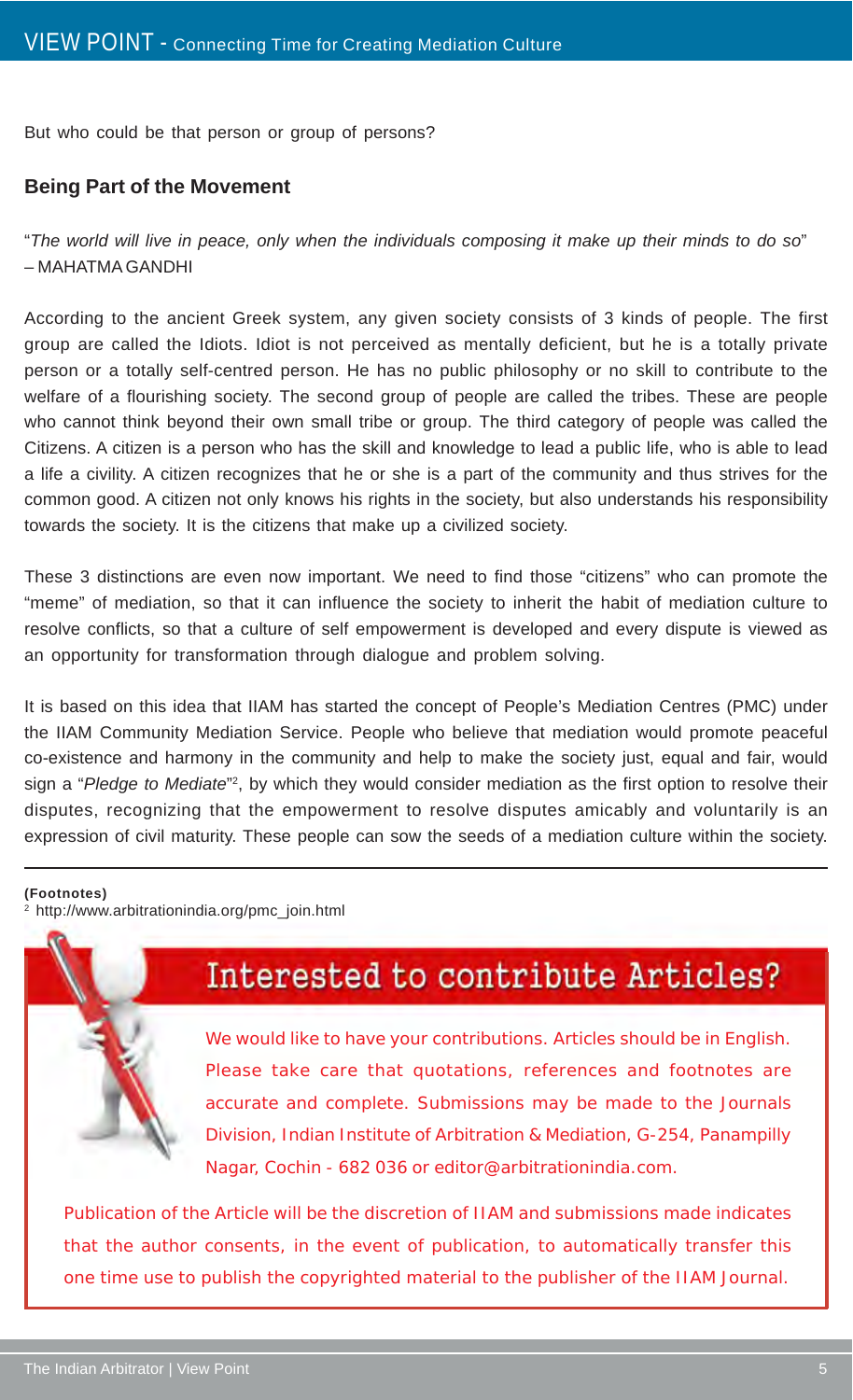#### **Integrating Mediation with Life**

"*In the end, it's not the years in your life that count. It's the life in your years*" – ABRAHAM LINCOLN

But, mediation cannot be pushed as a culture, unless it is closely intertwined with other activities of life.

This is where IIAM has adopted the "Time Banking Account<sup>3</sup>" in its PMC's. The PMC Time Banking is a reciprocity-based service system in which hours are credited in the Time Account of the holder. The Account holder can choose whatever services they would like to offer through the PMC and can earn "Time Credits" for the service they provide.

For eg., if you are a teacher, musician, health professional, or mediator or for that matter any person, you can offer your services free and the time that you spend for giving those services will be credited in your Time Account. This time will also carry interest @12% per annum. You can redeem your time credit to avail any of these services in return free. It can even be passed on to your children or nominees! And the services will be kept on adding! PMC Time Banking values the contributions of individuals who offer their time to do various services for the benefit of the community.

Time Banking helps to involve people in various walks of life to contribute and exchange different services to each other, forming a different kind of local economy based on caring and kindness. This will also give them an opportunity to use mediation for resolution of all their disputes, so as to increase our individual and community well-being. We feel only by integrating mediation with other essential services and making it a pattern of the culture of the society will, mediation become firmly rooted as a primary dispute resolution mechanism.

PMC not only allows us to empower ourselves and take charge of our capacity to resolve our disputes, it also rekindles the age-old pattern of give and take to reweave the healthy families and communities that everything else depends on. Once you have a fixed number of people in the locality signing the Pledge and opening the Time Bank Account, a Mediation Centre is opened in their locality, which would provide people the space for resolving their conflicts. The mediators are selected from the community. Thus it becomes a genuine people movement, changing the future, changing the culture!

Going back to the first statement, "Time is limited and priceless and once you have lost it, you can never get it back", PMC Time Banking gives an answer to it. You can store your time and gain it back in the future. As Steve Jobs has said, "My favorite things in life don't cost any money. It's really clear that the most precious resource we all have is time".

#### **(Footnotes)**

3 http://www.arbitrationindia.org/pmc\_time.html



#### AUTHOR:

Anil Xavier is the President of Indian Institute of Arbitration & Mediation (IIAM) and the Vice-President of the India International ADR Association (IIADRA). He is a lawyer, arbitrator and an IMI certified mediator. He can be contacted at anilxavier@arbitrationindia.com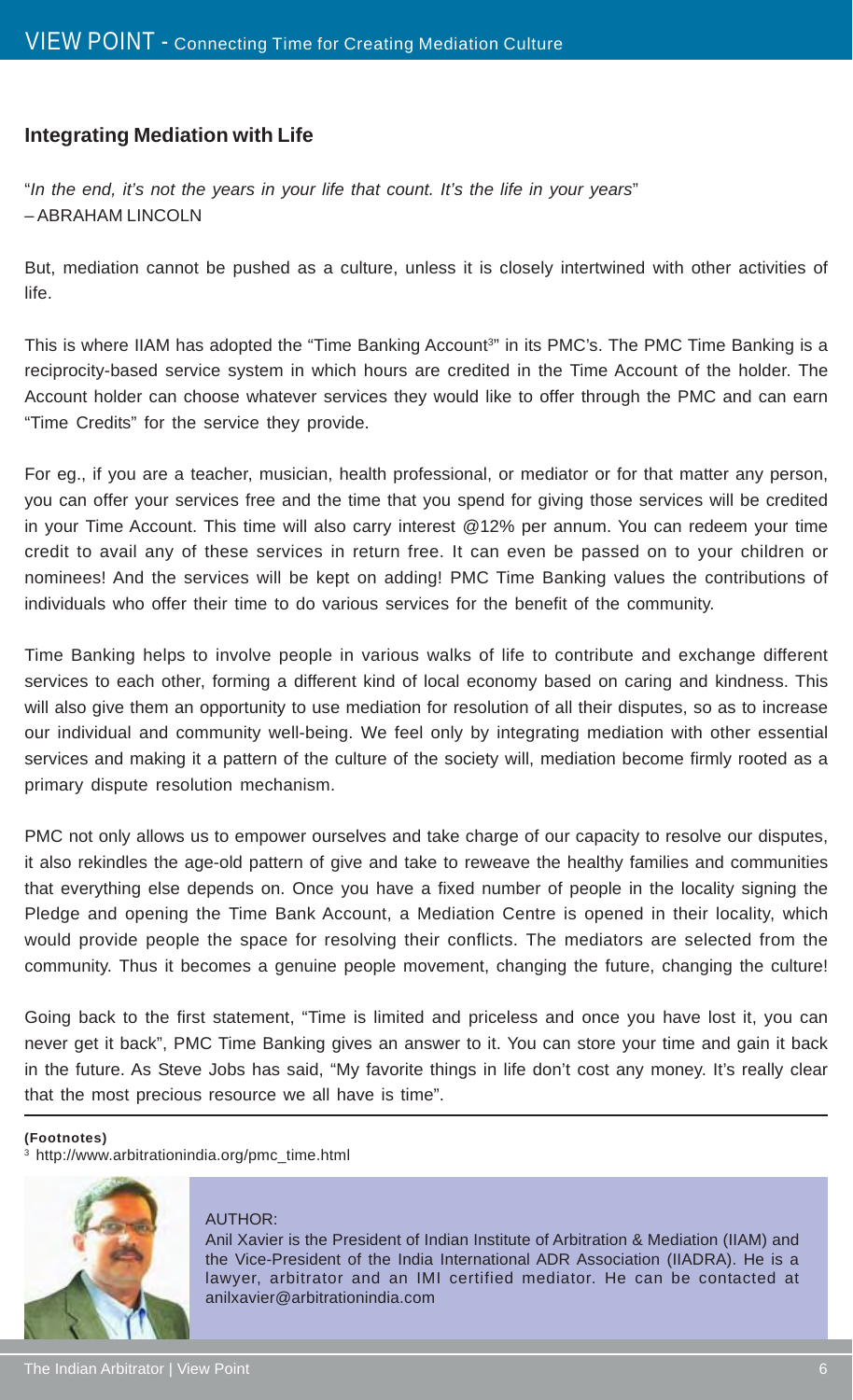## **Article**

## End of Unilateral Appointments of Sole Arbitrators in India?

## ANA VERRON & ALIFYA VORA

*By a recent judgment, the Supreme Court of India considered the legality of unilateral appointment of a sole arbitrator by one party and declared the same as invalid. The authors analyse the judgment and its impact in the future of arbitration in India.*

#### **Introduction**

The success of arbitration largely depends on the confidence of the parties in the process, and thus on their confidence in the arbitrator. It is indeed essential that each party believes that the arbitrator is neutral. But such confidence is defeated when, despite the qualifications of the arbitrator, one party does not believe in the neutrality of the arbitrator appointed unilaterally by the other party. This is because often parties are primarily interested in appointing a favorable tribunal. Statistics of the International Chamber of Commerce reveal that, in a majority of dissenting opinions in ICC awards, the dissenting arbitrator had been appointed by the losing party. This comes unsurprisingly as in selecting an arbitrator, parties generally look for someone who will likely be sympathetic to their point of view<sup>1</sup>

The issue of unilateral appointment of arbitrators becomes all the more acute when the arbitral tribunal is composed of a sole arbitrator. In fact, the risk of lack of independence from and impartiality to the nominating party is increased while the opposite party's confidence in the arbitration process is at its lowest.

In India, Government and PSU contracts regularly provide for the appointment of a sole arbitrator by the government entity. Similar clauses are also found in contracts where the bargaining power lies in

**(Footnotes)**

<sup>1</sup> Alan Redfern, The 2003 Freshfields – Lecture Dissenting Opinions in International Commercial Arbitration: The Good, the Bad and the Ugly, (2004) Vol 20- No.3, ARBITRATION INTERNATIONAL, 223, 234.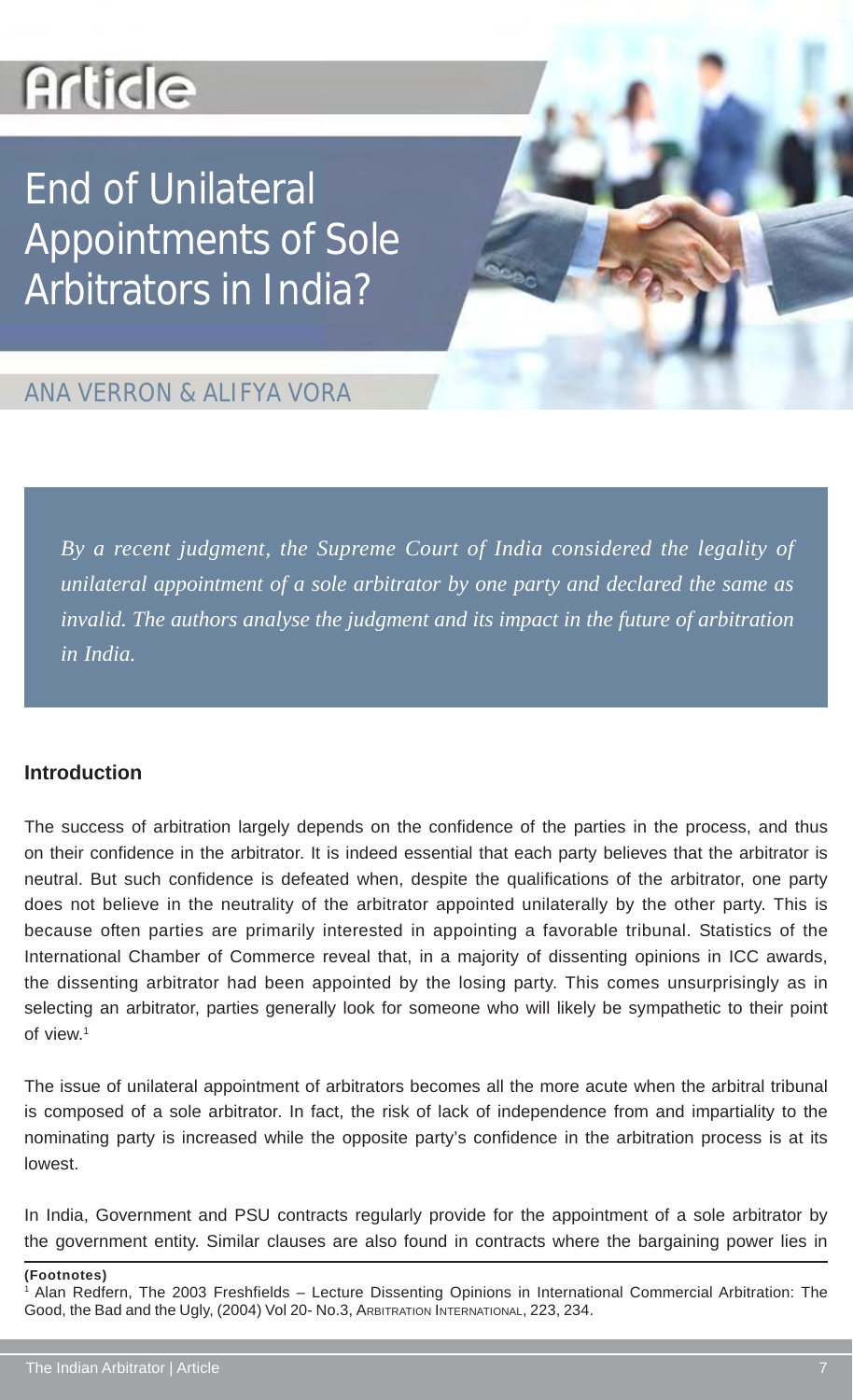the hand of only one of the parties. Until recently, such clauses had been unanimously upheld by Indian courts on the ground of freedom of contract. But in its latest judgment on the subject, *TRF Ltd.* v. Energo Engineering Projects Limited,<sup>2</sup> the Supreme Court has revisited its position in light of the 2015 Amendment to the Arbitration and Conciliation Act, 1996 by invalidating the unilateral appointment of a sole arbitrator.

#### **Background of the case**

In the present case, the arbitration proceedings were initiated by the Appellant for resolving a dispute relating to the encashment of a bank guarantee under a purchase order (hereinafter the "PO"). In fact, the Appellant invoked clause 33 of the General Terms & Conditions of the PO, which read as follows:

- "33. Resolution of dispute/arbitration
- a. In case any disagreement or dispute arises between the buyer and the seller under or in connection with the PO, both shall make every effort to resolve it amicably by direct informal negotiation.
- b. If, even after 30 days from the commencement of such informal negotiation, seller and the buyer have not been able to resolve the dispute amicably, either party may require that the dispute be referred for resolution to the formal mechanism of arbitration.
- c. All disputes which cannot be settled by mutual negotiation shall be referred to and determined by arbitration as per the Arbitration and Conciliation Act, 1996 as amended.
- d. Unless otherwise provided, any dispute or difference between the parties in connection with this agreement shall be referred to sole arbitration of the Managing Director of Buyer or his nominee. Venue of arbitration shall be Delhi, and the arbitration shall be conducted in English language.
- e. The award of the tribunal shall be final and binding on both; buyer and seller."3

The Appellant had objected to the procedure for appointment of arbitrator provided under the PO and suggested that an arbitrator be appointed de hors the specific terms of the PO which was rejected by the Respondent on the ground that the terms of clause 33 were binding. The Respondent then went on to appoint a former Supreme Court Judge as sole arbitrator.

Accordingly, the Appellant filed a petition in the Delhi High Court under section 11(5) of the Arbitration and Conciliation Act, 1996 (hereinafter the "Act") for the appointment of an arbitrator and contended that under section 12(5) of the Act, the Managing Director of the Respondent company had become ineligible to act as an arbitrator and consequently he had no power to nominate. The Delhi High Court rejected the Appellant's plea finding that the amended Act did not take away the right of a party to a dispute to appoint a sole arbitrator. The applicant hence filed the present application before the Supreme Court where it considered, inter alia, whether once a person who is required to arbitrate upon the disputes under the terms and conditions of the contract becomes ineligible by the operation of law, he would be ineligible to nominate a person as an arbitrator as well.

**<sup>(</sup>Footnotes)**

<sup>&</sup>lt;sup>2</sup> Civil Appeal No. 5306 of 2017, decided on 3rd July 2017.

<sup>3</sup> Ibid [8].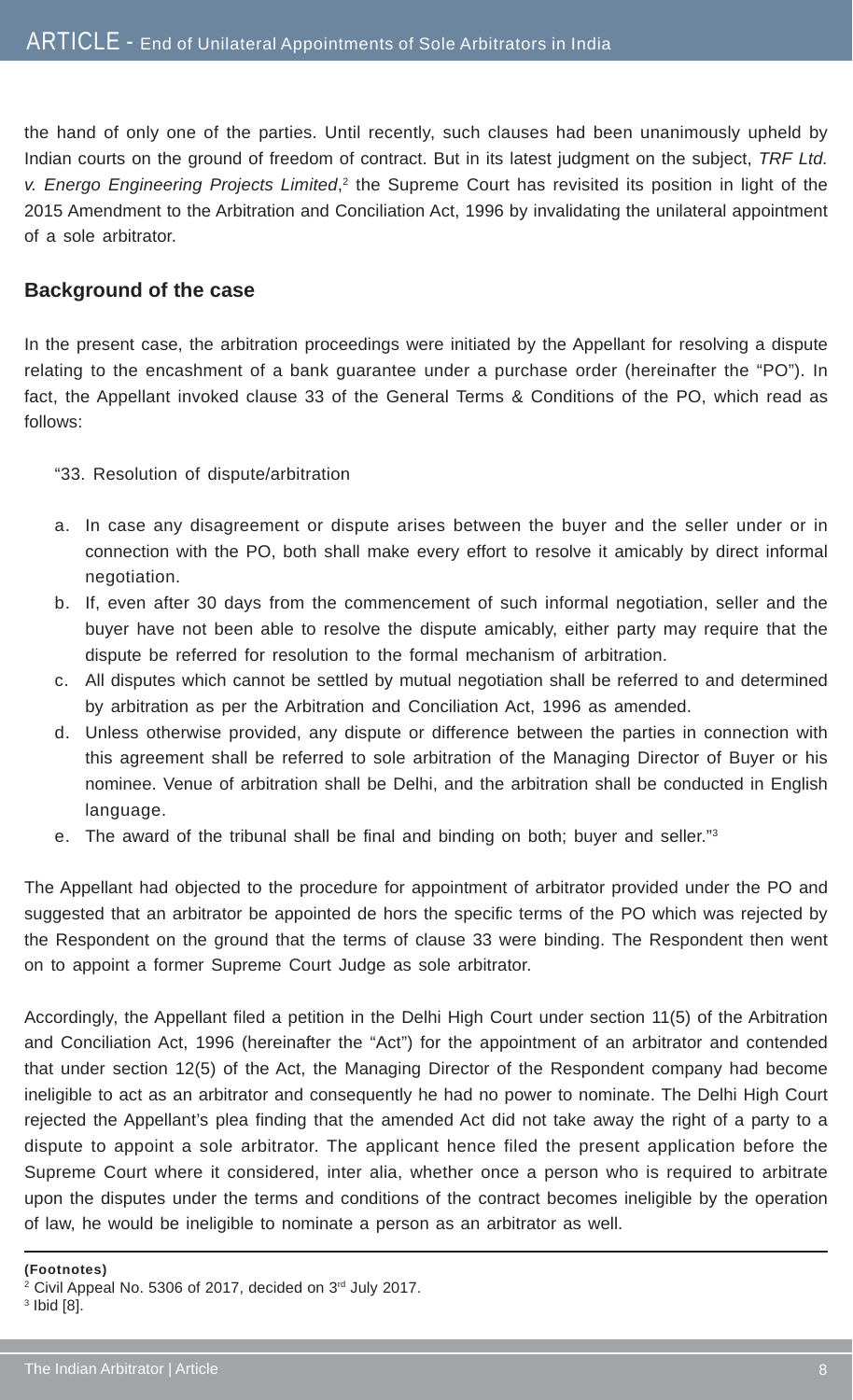#### **Arguments from both sides**

It was argued on behalf of the Appellant that the dispute resolution clause of the PO had become void in view of section 12(5) of the Act read with Schedules Fifth and Seventh as the Managing Director, being statutorily ineligible and therefore disqualified to be an arbitrator, his nominee would also be ineligible. To support his arguments, the Appellant relied on the maxim qui facit per aliumfacit per se, i.e. what one does through another is done by oneself.<sup>4</sup>

On the other hand, the Respondent argued that the disqualification stated in Section 12(5) of the Amending Act only applies to the Arbitrator and not the nominating authority. The Respondent further argued that the grounds and circumstances laid down in the Fifth and Seventh Schedules should be decided vis-à-vis the arbitrator and not as a general principle. Hence, the Respondent argued that the ineligibility could not extend to a nominee if he is not from the Respondent Company, especially when appropriate disclosure has been made.<sup>5</sup>

#### **Decision of the Supreme Court**

Referring to various Supreme Court judgments, the Court effectively found that once an arbitrator has become ineligible by virtue of section 12(5) of the Act, he/she cannot nominate another person as arbitrator. The Supreme Court accepted the Appellant's argument and considered that it is inconceivable in law that a person who is statutorily ineligible can nominate an arbitrator. At the offset, the Court insisted on statutory ineligibility rather than on the independence and impartiality or the individual respectability of the arbitrator with which the Court emphasized it was not concerned.

The Supreme Court further clarified that this ruling only applies in case of appointment of a sole arbitrator and not in the event of a multi-member arbitral tribunal where the appointment of one arbitrator by each party carries different implications.

**(Footnotes)** 4 Ibid [6]. 5 Ibid [7].



## **BECOME A MEMBER OF IIAM**

Empower yourself with the techniques of Alternative Dispute Resolution. Apart from being elected to the Governing Council, also become part of Expert Committees and Users Committees to give expert advice / opinions to the Governing Council on the improvement of ADR in India.

Your association will provide the necessary inspiration for the endeavours of IIAM.

Choose from the different category of memberships. For details. see: www.arbitrationindia.com/membership.html or mail to dir@arbitrationindia.com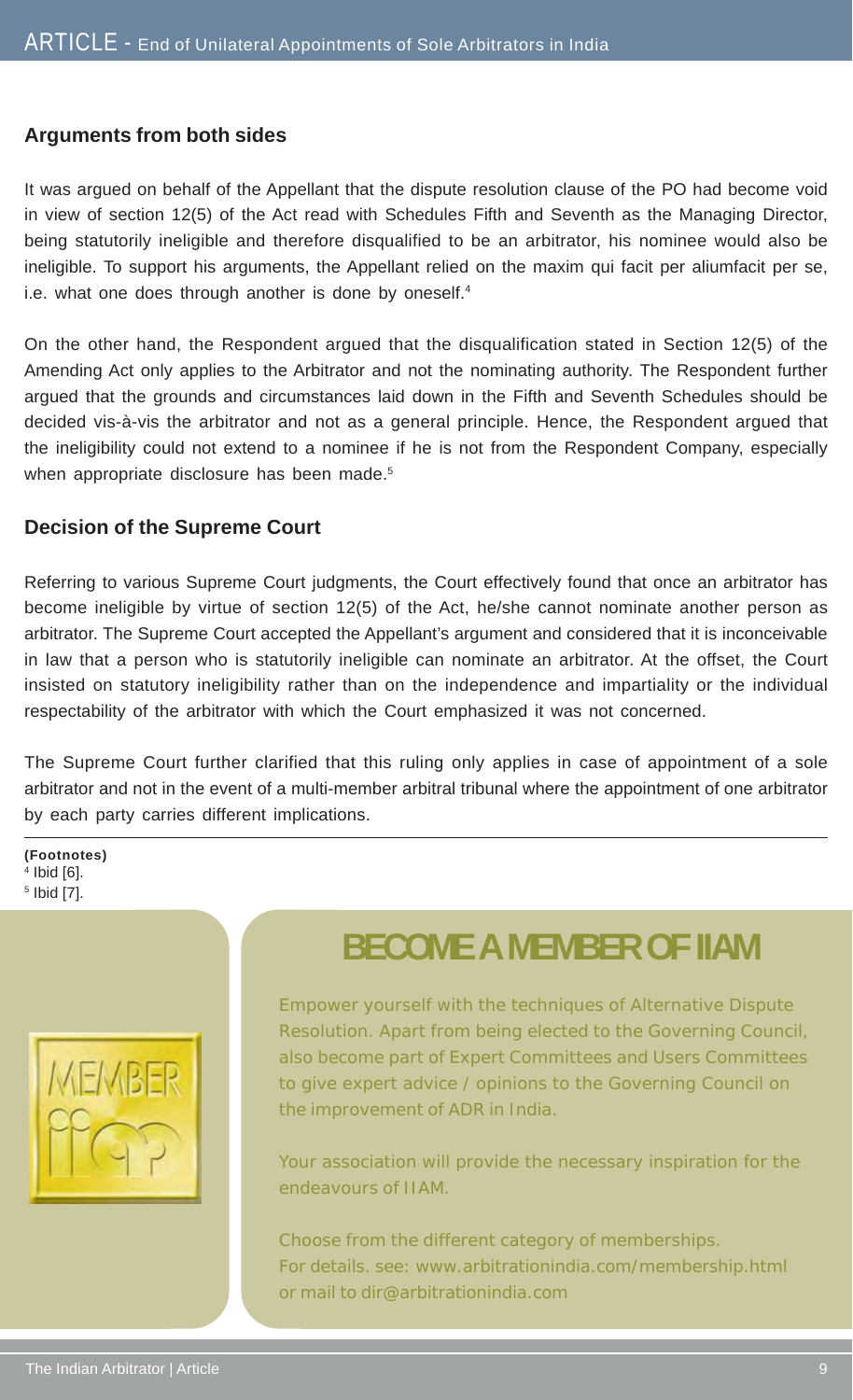#### **Takeaway from the case**

The TRF case brings about a long-awaited halt to the unilateral appointment of sole arbitrators, i.e. the appointment of a sole arbitrator by one party only, without consulting the opposite party. However, because the Supreme Court failed to expressly declare such unilateral appointments invalid, this case should be analyzed carefully.

It is interesting that the Supreme Court had already dealt with the issue of unilateral appointment of sole arbitrators although principally from the perspective of whether arbitration clauses that provide for unilateral appointments of a sole arbitrator are valid and enforceable contract clauses. In the case of *Indian Oil Corporation v. Raja Transport*,<sup>6</sup> the Supreme Court had upheld the validity of an arbitration clause providing for the appointment of an employee of a party as arbitrator on the ground that the challenging party had entered into the contract with full knowledge of its terms and conditions and hence it could not claim the benefit of arbitration under the arbitration clause while ignoring the appointment procedure provided therein. In the earlier case of *Ace Pipeline Contracts Pvt. Ltd. v. Bharat Petroleum Corporation Ltd.*, 7 the Supreme Court had similarly held that the non-nominating party was bound by the terms of the arbitration clause providing that appointment of the arbitrator be made by the opposite party. The Court had noted that the non-nominating party, if it felt the arbitrator so appointed had not acted independently and impartially, could then avail the remedy under section 34 of the Act. Also validating unilateral appointments of a sole arbitrator but on a different ground, the Bombay High Court, in *The Loot (India) Pvt. Ltd. v. Reliance Capital Ltd.*, 8 had held that the challenge of an ex-parte award, made under a loan agreement empowering the Respondent to appoint the arbitrator, on the ground of bias can only be successful where bias is alleged with respect to the award and not with respect to the appointment.

In the TRF case, the Supreme Court did not invalidate the arbitration clause at hand in light of contract law principles thereby unfortunately missing the opportunity to overturn its previous decisions. Instead, the Court debated the validity of unilateral appointment of sole arbitrators in light of the 2015 Amendment to the Arbitration and Conciliation Act, 1996. The newly inserted section 12(5) of the Act which lays down statutory ineligibility of arbitrators whose relationship with the parties, counsel of subject matter is listed in Schedule VII of the Act is drawn from the IBA Guidelines.<sup>9</sup> Points 1 (arbitrator is an employee or has past/present business relationship with a party), 5 (arbitrator is part of the management or has controlling influence in an affiliate of a party, if said affiliate is involved in the dispute) and 12 (arbitrator is part of the management in a party)of Schedule VII, expressly relied upon by the Supreme Court, ensure that those who are so closely connected with a party or one of its affiliate cannot be appointed as arbitrator. The statutory declaration required to be made under Schedule VI further ensures that such connections be disclosed to the other party at the time of appointment. But the 2015 Amendment failed to address the issue of unilateral appointment by confining to the grounds of statutory ineligibility applicable only to arbitrators. The Supreme Court, in the TRF, expanded the interpretation of the grounds under Schedule VII to the nominating authority as well, thereby ensuring an independent and impartial nomination process.

#### **(Footnotes)**

<sup>6</sup> Indian Oil Corp. Ltd. &Ors vs M/S Raja Transport (P) Ltd, (2009)8SCC520.

<sup>7</sup> Ace Pipeline Contracts Pvt Ltd. v. Bharat Petroleum Corporation Ltd., (2007)5SCC304.

<sup>&</sup>lt;sup>8</sup> The Loot (India) Pvt. Ltd. v. Reliance Capital Ltd 2013(3)ArbLR397(Bom).

<sup>9</sup> Guidelines on Conflict of Interest in International Arbitration, IBA, (2014),https://www.ibanet.org/Publications/ publications\_IBA\_guides\_and\_free\_materials.aspx.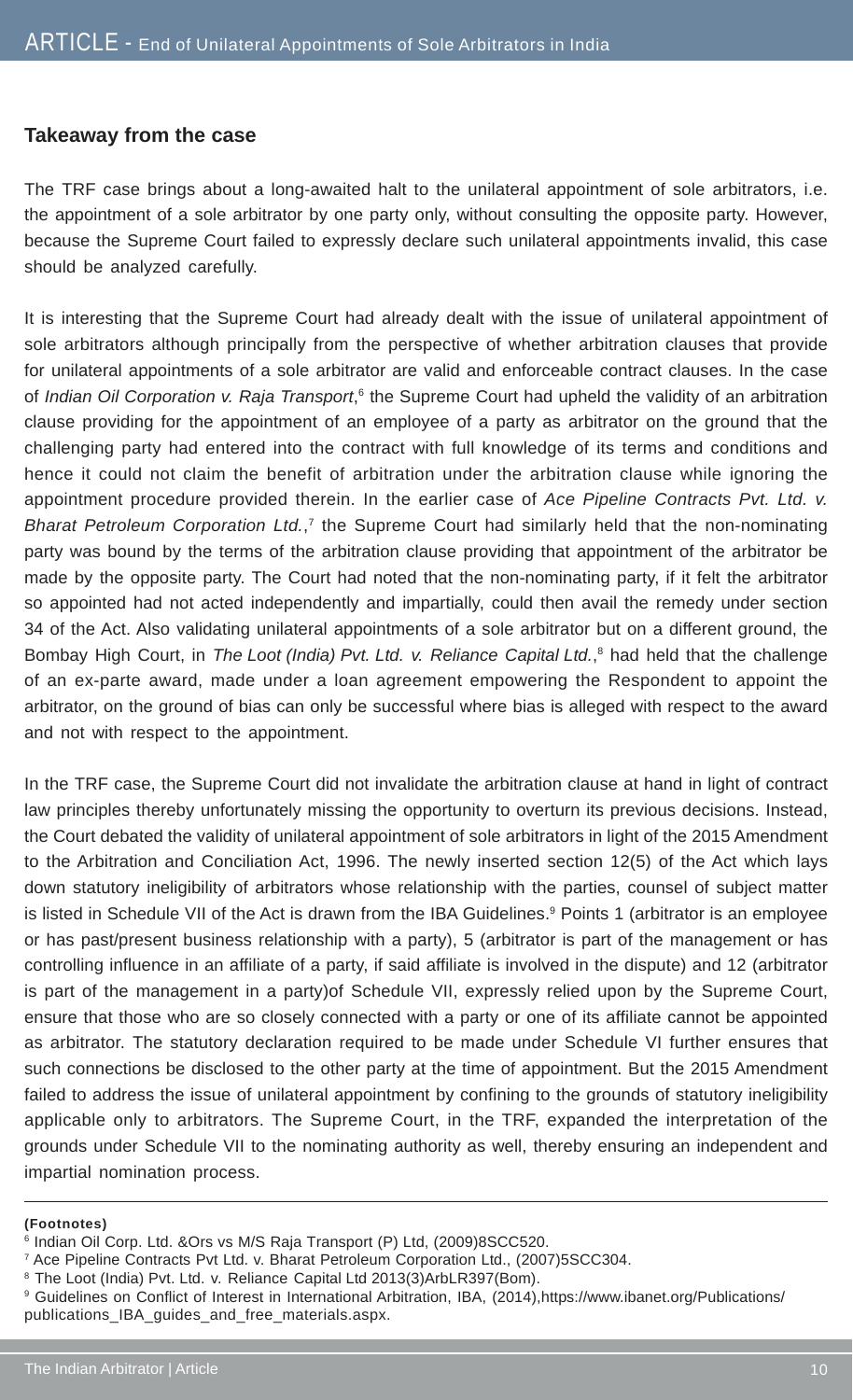The mutual appointment of sole arbitrators is undeniably essential to build trust in arbitration as a means of resolving dispute in a fair and efficient manner. This is so, because when an arbitrator is jointly appointed by the parties or by a neutral arbitral institution, the arbitrator will then enjoy an equal measure of confidence and an equal claim to moral authority.<sup>10</sup> But this is not the case when a sole arbitrator is appointed unilaterally by one of the parties because of the tendency of the nominating party to make the appointment with the objective, in the back of its mind, of obtaining a favorable outcome.

On a liberal reading of the Supreme Court's ruling in the TRF case, the unilateral appointment of a sole arbitrator is invalid under section 12(5) read with Schedule VII of the Act and sole arbitrators may only be appointed either by the parties jointly or by a neutral nominating authority independent and impartial from the parties.

#### **Conclusion**

The ruling of the Supreme Court in *TRF v. Energo Engineering Projects* has been welcomed in the arbitration community and it arguably constitutes a stepping stone towards the end of unilateral appointments of sole arbitrators in India. This case will contribute to making the Indian arbitration regime more trusted and ensure the appointment of neutral arbitrator through a mutual decision of the parties or by an independent and impartial appointing authority.

The TRF case is also a step towards making Indian arbitration on a par with pro-arbitration regimes. In France for instance, equality of the parties in the appointment of arbitrators is a principle of public policy that can only be departed from after the dispute has arisen.11 Under the English Arbitration Act, 1996 sole arbitrators are, as a general rule, appointed jointly by the parties and, only in the event of default of the opposite party to concur in the appointment proposed can the claimant unilaterally appoint a sole arbitrator.<sup>12</sup>

Now, sole arbitrators appointed under the Indian Arbitration and Conciliation Act, 1996 must be jointly appointed by the disputants or by a neutral institution at the risk of the appointment or the award being effective challenged. Hence, existing arbitration clauses with one-sided appointment mechanisms should soon be amended to avoid unnecessary litigation.

**(Footnotes)**

<sup>10</sup> Jan Paulsson, Are Unilateral Appointments Defensible?, KLUWER ARBITRATION BLOG, (April 2, 2009) http://

kluwerarbitrationblog.com/2009/04/02/are-unilateral-appointments-defensible/.

<sup>12</sup> Section 17, English Arbitration Act, 1996.



AUTHORS: Ana Verron is a Counsel at Reddy & Reddy Law Firm, Pune, India and Alifya Vora is a fourth year student of law at Symbiosis Law School, Pune



<sup>11</sup> Dutco case, Cass. Civ.1ère 7 janvier 1992, n°89-18708 (French Cour de cassation).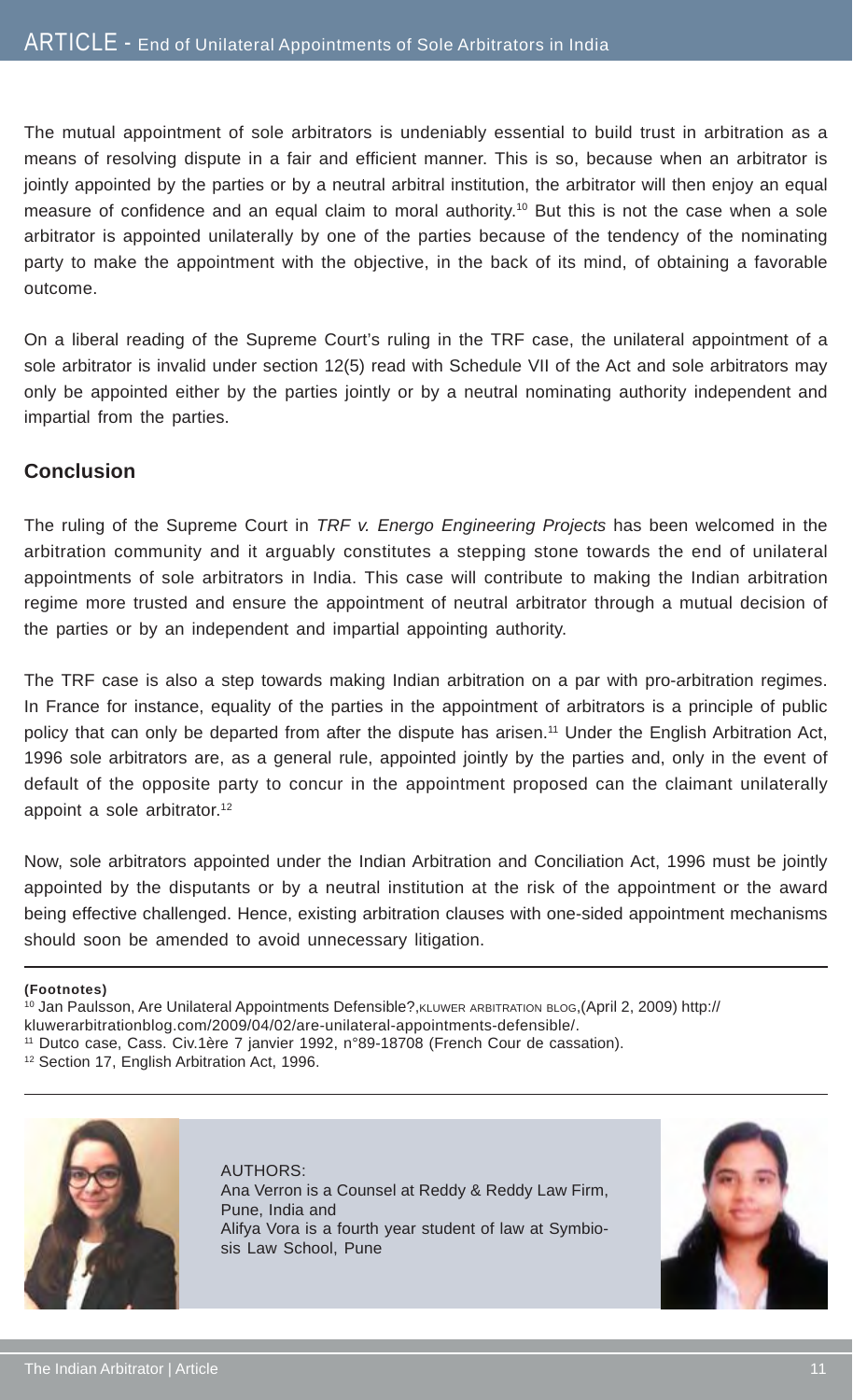## Article

Can or Should Parties Waive their Right to Set Aside an Award?

### SUGYATA CHOUDHARY

*Whether an express waiver of the right to set aside an award is tenable, has been a common ground of conflict in legal thought and opinion across various countries. The answer may depend on a number of factors, but largely the effect of such an agreement would depend on whether the concerned jurisdiction in which it is invoked upholds such an agreement. The author looks at the position in various jurisdictions and opines that there is need an International Policy to bring more clarity and uniformity in International Commercial Arbitrations.*

 $S$ etting aside of an arbitral award finds its origin in Article 34 of the UNCITRAL Model law. Article 34(2) sets out the grounds for making an application to set aside an award. This provision has been adopted by most major jurisdictions over the world, albeit with appropriate modifications. Article V (I)of the New York Convention on recognition and enforcement of arbitral awards, 1958 ("New York Convention") provides various grounds on which the courts can refuse the enforcement of an award. One of the grounds available for refusal to enforce an award is that the award has been set aside by the country where it was made.This gave rise to the settled legal position that an award can only be set aside in the jurisdiction where it is made. Therefore, setting aside, and hence any waiver to set aside an award has largely been subjected to domestic jurisprudence attracting a catena of conflicting decisions from various jurisdictions across the globe.

Waiver of the right to set aside an arbitral award can be of two kinds. Express and Implied. Implied waiver of the right to set aside an award mainly consists of waiver by lapse of time. Usually, every country provides for a time period within which an award shall be challenged, on the lapse of which, the aggrieved party is deemed to have waived his right to challenge/set aside the award. In the publication titled "EUROPEAN PUBLIC POLICY AFTER ECO SWISS<sup>1</sup> (American review of International Arbitration 1999) the author, with regard to waiver of the right to set aside significantly notes -

**(Footnotes)** 1 10 Am. Rev. Int'l Arb. 81 \*88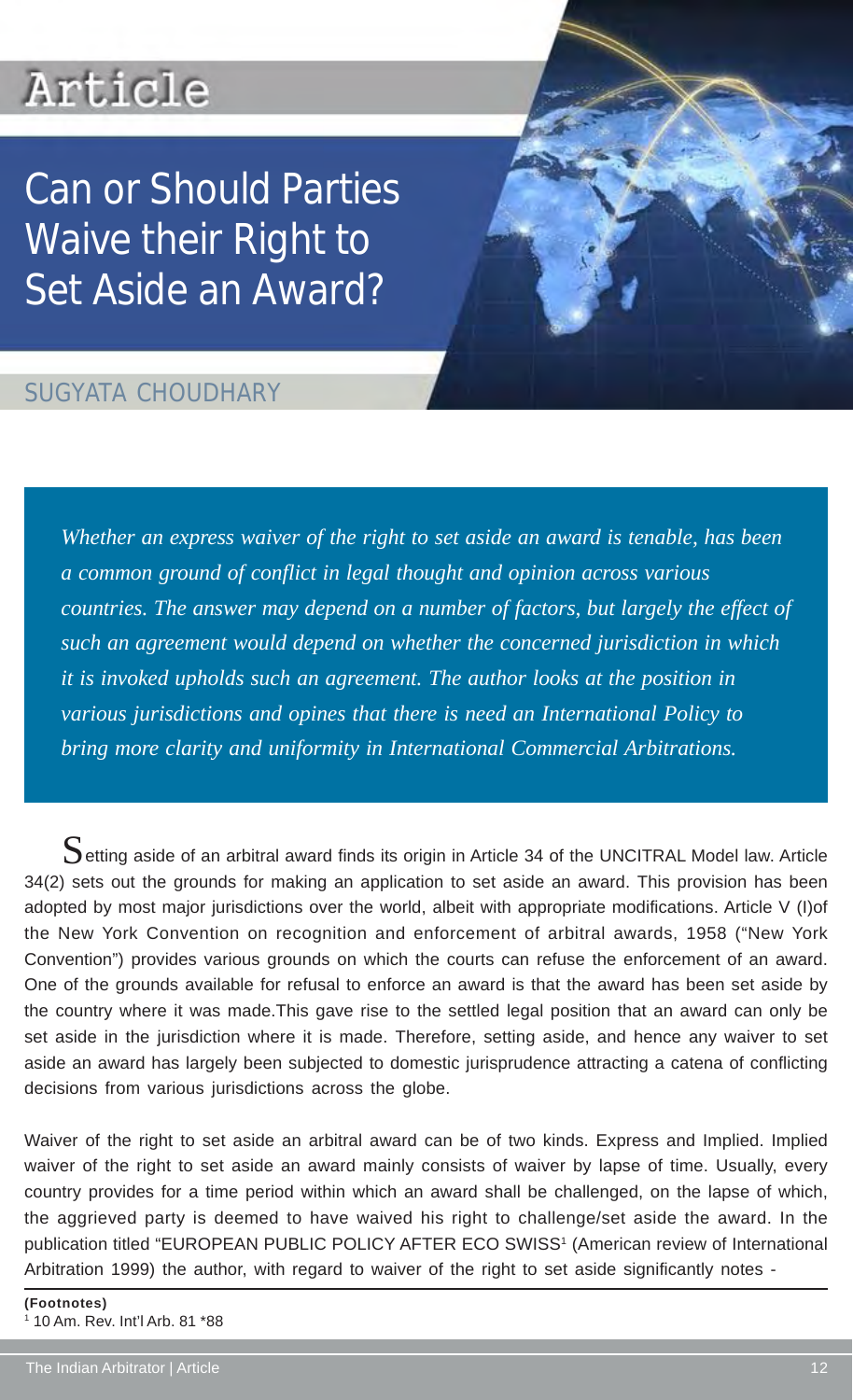*"The question may arise whether the Member States can allow the parties to waive their right to set aside an award. First of all, it is very common that national law provides for a time limit to file* such an action<sup>2</sup>. From the perspective of safeguarding the application of Community law, there is *no relevant difference between a waiver of the action to set aside an award and the lapse of the* right to institute such an action because no filing was made in time. In Eco Swiss<sup>3</sup>, the ECJ clearly *upheld national procedural laws which impose such time limits. Secondly and more importantly, Community law does not provide for comprehensive control of or respect for Community law. Apart from investigations by competent authorities, e.g. in the area of competition law, control depends mainly on the willingness of parties to file an action in court and to pursue it. For these reasons, it can be argued that a national law of a Member State allowing such a waiver is not in contradiction with Community law."*

However, whether an express waiver of the right to set aside an award is tenable, has been a common ground of conflict in legal thought and opinion across various countries. The jurisdictions dealing with the law on express waivers can be largely divided into three broad categories – i) those supporting waiver ii) those against waiver and iii) neutral. Most jurisdictions including the USA, UK, Russia, China, Japan and India have taken a strong view against an express waiver of the statutory right to set aside an award. Some jurisdictions like France, Switzerland, Belgium, Sweden and Turkey have upheld waiver agreements albeit on limited conditions, while others like Singapore and Spainmaintain a neutral position.

In *Centrotrade Minerals and Metal Inc. vs. Hindustan Copper Limited<sup>4</sup> the Indian Supreme Court while* dealing with 'contracting out' of rights under the statute observed:

*"5.But Indian statute, i.e., the 1996 Act does not provide such "contracting out" provision so that parties can fix / determine, by their terms of agreement, the procedure of appeal after the award is made.*

*6. Such a contractual arrangement, having regard to the provisions contained in Section 23 of the Indian Contract Act shall be void being opposed to public policy. The parties, it is trite, cannot by contract or otherwise confer jurisdiction on a forum which is prohibited by law in force in India. The law in force in India does not permit to limit or avoid the operation of the statutory provisions."*

In *Methanex Motonui Ltd v Joseph Spellman and Ors.<sup>5</sup>,a New Zealand court concluded that there was "no contemplation that parties to arbitral proceedings could seek to limit further the rights of review contemplated by Article 34".* In the view of the New Zealand court, Article 34 of the Model Law was of fundamental importance and therefore parties could not exclude this provision.

In another leading authority on the subject, *Hall Street Associates, L.L.C. v Mattelncl*<sup>6</sup>, the U.S. Supreme Court held that the grounds provided under the Federal Arbitration Act (FAA) for vacating or modifying

**<sup>(</sup>Footnotes)**

<sup>2</sup> See e.g. Section 596(2) Austrian Civil Procedure Code; Section 1503 French New Civil Procedure Code; Section 1059(3) German Civil Procedure Code; Section 70(2)Arbitration Act 1996 for England, Wales and Northern Ireland; see also: International Handbook on Commercial Arbitration (Pieter Sanders & Albert Jan van den Berg eds., 1999); National Arbitration Laws (Hans Smit &VratislavPechota eds., 1999).

<sup>3</sup> Case C-126/97, Eco Swiss China Time Ltd. v. Benetton International NV, reprinted in 14(6) Int'l Arb. Rep., B-1 (June 1999); 1999 Rev. Arb. 631.

<sup>4</sup> Civil Appeal No. 2562 of 2006 [Arising out of S.L.P. (C) No. 18611 of 2004] and Civil Appeal No. 2564 of 2006 [Arising out of S.L.P. (C) No. 21340 of 2004]

<sup>5</sup> CA 171/03 of 17 June 2004

<sup>6</sup> 552 U.S. 576, 581–84 (2008),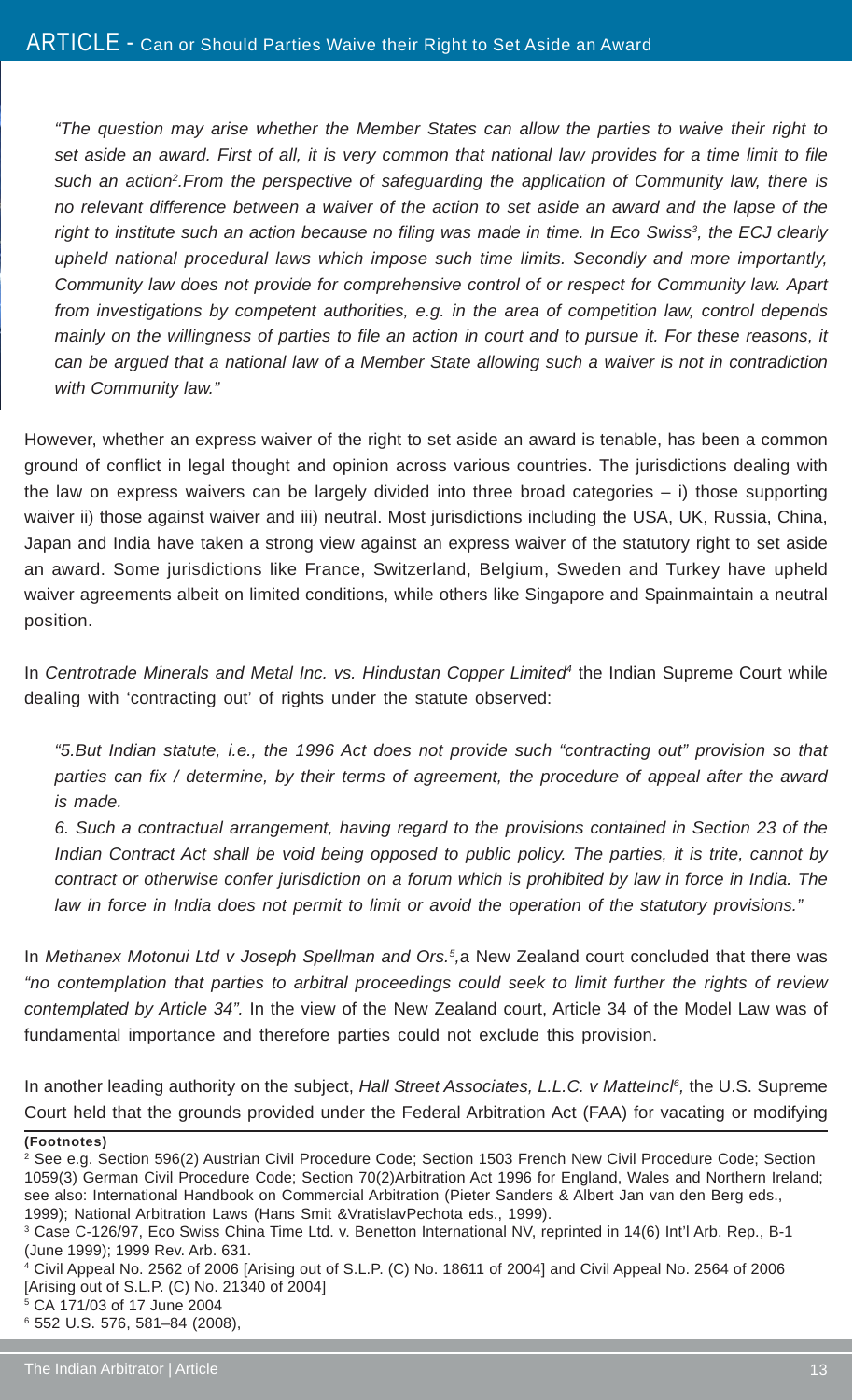arbitration awards are exclusive and may not be supplemented by an agreement of the parties. This decision has by far established that, in the U.S., parties could not deprive the federal courts of their statutory and common law authority to review both the substance of the awards and the arbitral process for compliance with FAA § 10.

The Republic of Singapore, in the year 2011 while considering draft amendments to the International Arbitration Act, in its consultation paper<sup>7</sup> considered including the possibility of waiver by parties to set aside the award. However, in the latest amendment to the Act, the provision was not included.

Pertinently, although the UNCITRAL Model Law is silent on express waivers, the UNCITRAL Arbitration Rules, in its Annexure, mentions the inclusion of a possible waiver statement in its guidelines on drafting model arbitration clauses for contracts. The guidelines provide as follows:

#### "*Possible waiver statement*

*Note. If the parties wish to exclude recourse against the arbitral award that may be available under the applicable law, they may consider adding a provision to that effect as suggested below, considering, however, that the effectiveness and conditions of such an exclusion depend on the applicable law.*

#### *Waiver*

*The parties hereby waive their right to any form of recourse against an award to any court or other competent authority, insofar as such waiver can validly be made under the applicable law.*"

Most jurisdictions allowing exclusion agreements, do so on the condition that the exclusion clause is clear and unambiguous. Hence, much attention shall be given while drafting waiver clauses in the agreements.

#### **(Footnotes)**

7 https://www.mlaw.gov.sg/content/dam/minlaw/corp/assets/documents/linkclickf651.pdf



PROMOTING STUDENT AUTHORS

*With a view to promote and support students in developing the qualities of legal research and presentation, IIAM is providing opportunity to law students to publish original, innovative and thought provoking articles on arbitration, mediation, conciliation, dispute resolution and similar topics and critiques on judgments relating to the same topics. Selected articles will be published in the "Indian Arbitrator". From amongst the submitted articles, every year one student author will receive the "Best Young Author" certificate from IIAM.*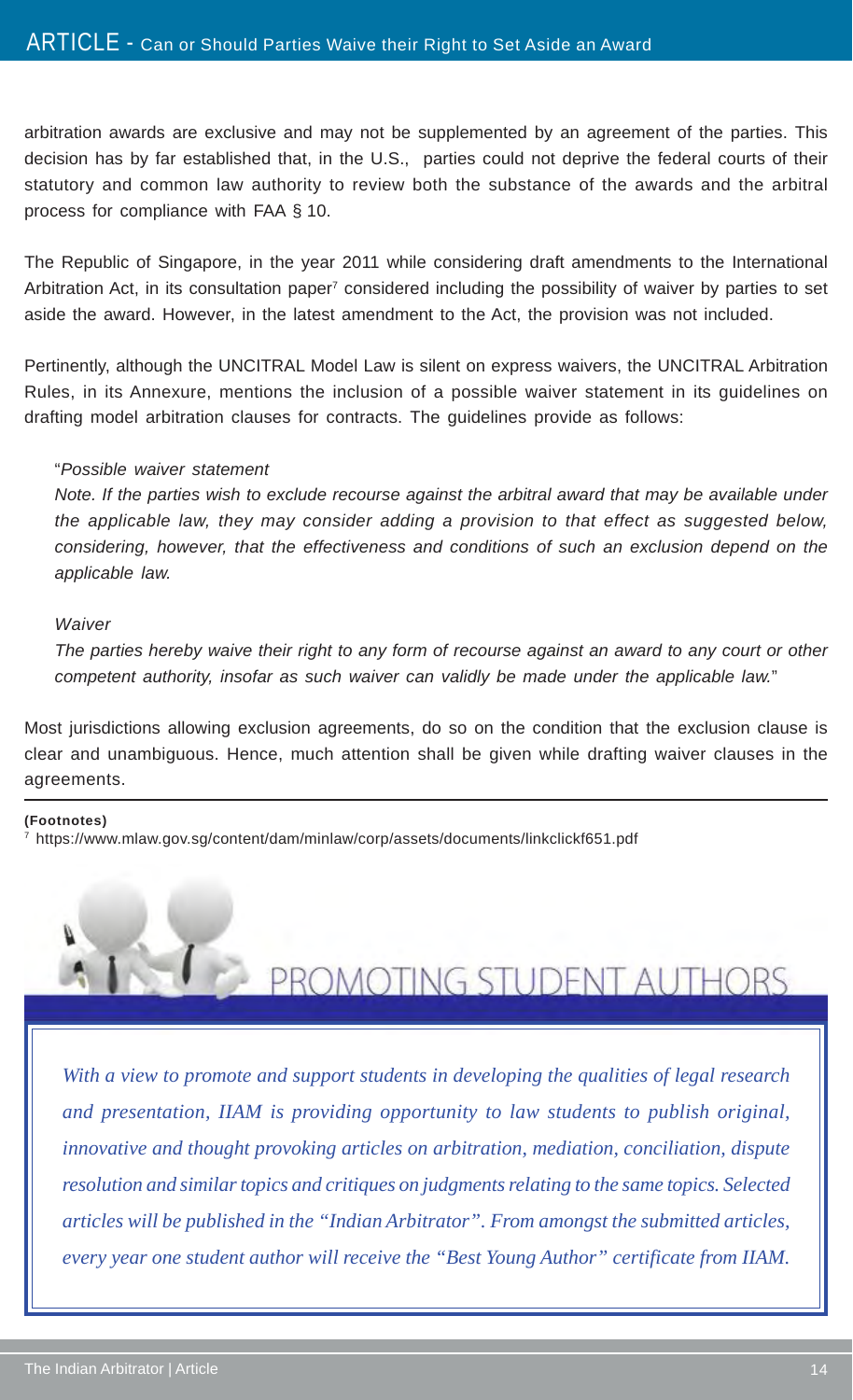Looking at institutional arbitration, Article 35(6) of the ICC Rules (2017) provides that: "[…] By submitting the dispute to arbitration under the Rules, the parties […] shall be deemed to have waived their right to any form of recourse insofar as such waiver can validly be made." Article 26(8) of the LCIA Rules, 2014 contains such a waiver for "appeal, review or recourse" so far it is not prohibited under any applicable law. Further, Article 32.11 of the SIAC Rules provide that – "The parties also irrevocably waive their rights to any form of appeal, review or recourse to any State court or other judicial authority with respect to such Award insofar as such waiver may be validly made."Whether a general reference to LCIA, SIAC or ICC rules could be sufficient for an 'express waiver' clause, is something still unclear.

Most European Countries have included express provisions in their statutes recognising the rights of non-domiciled parties to set aside an award. Article 1718 of the 2013 Belgian Judicial Code, Article 1522 of the 2011 French Civil Code of Procedure; Article 192 of the 1987 Swiss Private International Law Act and various other countries<sup>8</sup> expressly provide that parties to an arbitration can waive their right to set aside, or take any recourse, against an arbitral award. Section 69 of the UK Arbitration Act provides that parties can waive their right to appeal against an award on merits. However, a question that still remains unclear is whether parties can, by such an agreement, exclude judicial review of an award on the basis of public policy.

In *State of Croatia vs. MOL Hungarian Oil and Gas Plc*.<sup>9</sup>, the Swiss Supreme Court, while interpreting Article 192(1) of the PILA, held that the parties had validly waived their right to challenge an international arbitral tribunal's award in their arbitration agreement. Specifically, the Swiss Supreme Court held that the arbitration clause's provision that "[t]here shall be no appeal to any court from awards rendered hereunder" constituted a valid waiver of the right to seek set-aside of the award. The Court rejected Croatia's argument that the waiver was limited to full-blown appeals, rather than actions to set aside or annul an arbitral award.

The application of Article 192(1) PILA (Arbitration Act of Switzerland) in sports matters has been criticized, in particular because it discriminates between Swiss and foreign athletes and because professional athletes often have to subscribe such exclusion agreements as a precondition for participating in their sport<sup>10</sup>.

In a recent decision of *Tabbane vs. Switzerland*<sup>11</sup>, the European Court of Human Rights (ECtHR) confirmed for the first time that such provisions, which allow parties to waive their right to challenge an international arbitral award, are not, as such, incompatible with Article 6 (1) of the European Convention on Human Rights. This decision has provided much needed clarity on the validity of express waivers in the European Union. Interestingly, what still remains to be unclear is whether there can be a waiver to set aside an interim award.

While the Canadian jurisprudence has been rather dynamic on the subject, with the decision of *Popack v. Lipszyc*12, the Ontario Court had held that parties cannot waive their right to set aside an award distinguishing its earlier decision in *Noble China Inc. v. Lei*13.

**(Footnotes)**

<sup>8</sup> Article 36 of the 2006 Panama Legislative Decree; Article 63(8) of the Peruvian 2008 Legislative Arbitration Decree; Article 51 of the 1999 Swedish Arbitration Act;; article 78(6) of the 1993 Tunisian Arbitration Code 9 ICSID Case No. ARB/13/32

<sup>10</sup> Kaufmann-Kohler and Rigozzi (n 42) no 766, 319

<sup>&</sup>lt;sup>11</sup> Tabbane vs. Switzerland Application No. 41069/12

<sup>12 2015</sup> CarswellOnt 8001, 2015 ONSC 3460

<sup>13 (1998), 42</sup> O.R. (3d) 69 (Ont. Gen. Div. [Commercial List])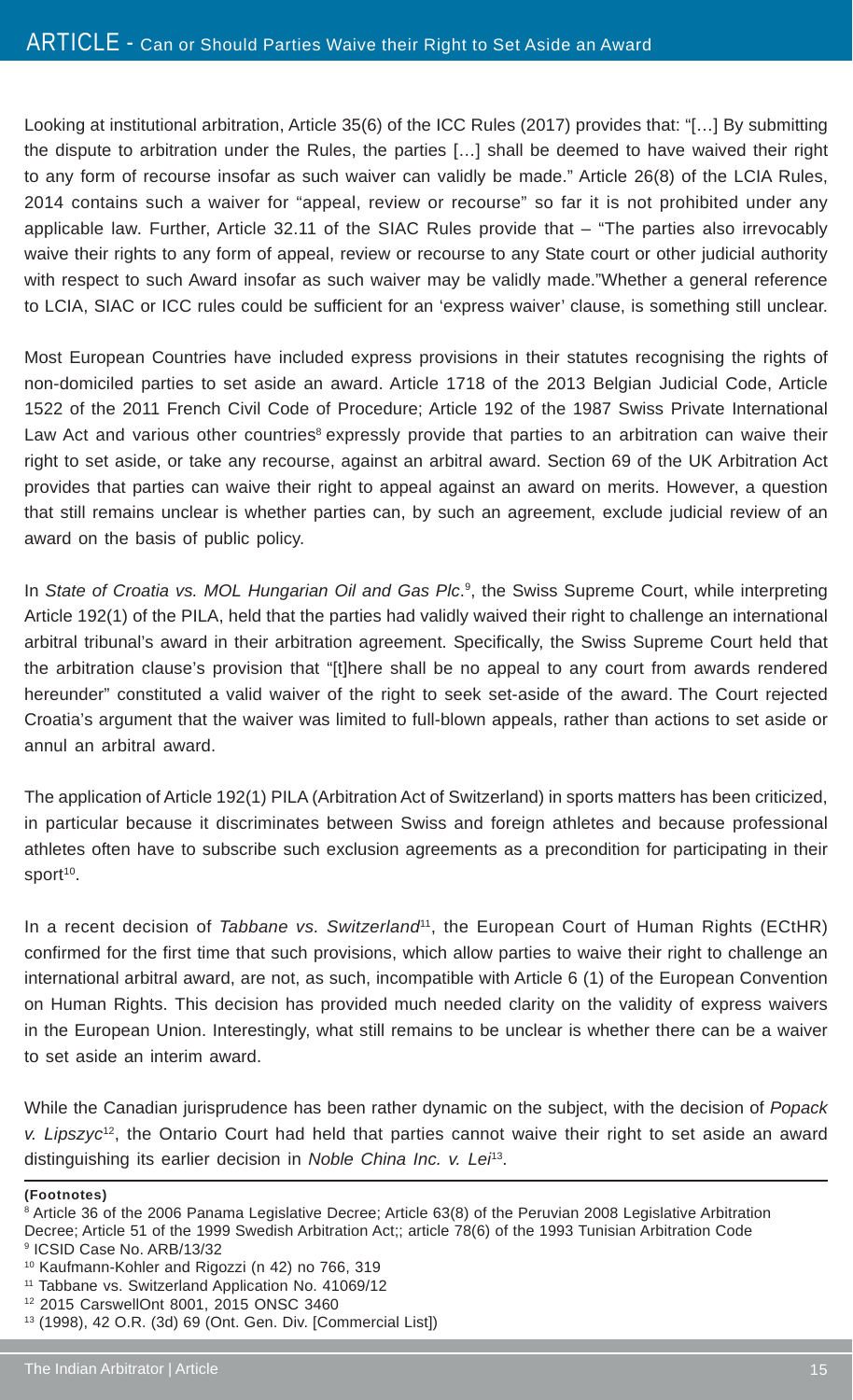However, more recently, in the decision of *Newfoundland and Labrador v ExxonMobil Canada Properties***<sup>14</sup>** the Supreme Court of Newfoundland and Labrador held that the parties had legally contracted out of the act, narrowing the circumstances in which a court could set aside an arbitral award. The decision emphasises party autonomy and confirms that *sophisticated* parties can craft a dispute resolution process that deviates from the strictures of provincial and federal legislation, as long as the agreed process does not unduly infringe on the courts' inherent jurisdiction and provides for a process that protects the principles of fundamental justice. What is meant by the term 'sophisticated' may give rise to further debate.

It is a common observation that in all cases/ statutes permitting express waiver of the right of parties to set aside an award, the exclusion agreements in question have been entered into prior to commencement of arbitration or as part of the arbitration agreement itself. A question that arises is whether the parties can waive their right to set aside an award post the commencement of the arbitration and before the delivery of the award, and if so till what stage.

The answer to the question whether can or should the parties waive their right to set aside an award may depend on a number of factors. But the larger question would be, that what would be the effect of such an agreement, even it is upheld by the concerned jurisdiction in which it is invoked. So, say for example, two non-domiciled parties enter into an agreement to waive their right to set aside an award made in Switzerland; this agreement may well be upheld in a country like Switzerland; However, had the enforcement to take place in a country like the U.S or India, the U.S or Indian Court might be well within their power, under the New York Convention, to refuse the enforcement of the award under their respective statutes.

#### **(Footnotes)**

14 Newfoundland and Labrador v ExxonMobil Canada Properties, 2017 CanLII 56724 (NL SCTD)



## Like to partner with IIAM Community Mediation Service

Indian Institute of Arbitration & Mediation welcomes you to take part in an exiting attempt of social transition to make our world a safe, sustainable, peaceful and prosperous place to live. Join the People's Mediation Centre movement. Take the Pledge!



**For details visit www.communitymediation.in | www.arbitrationindia.org/pmc.html**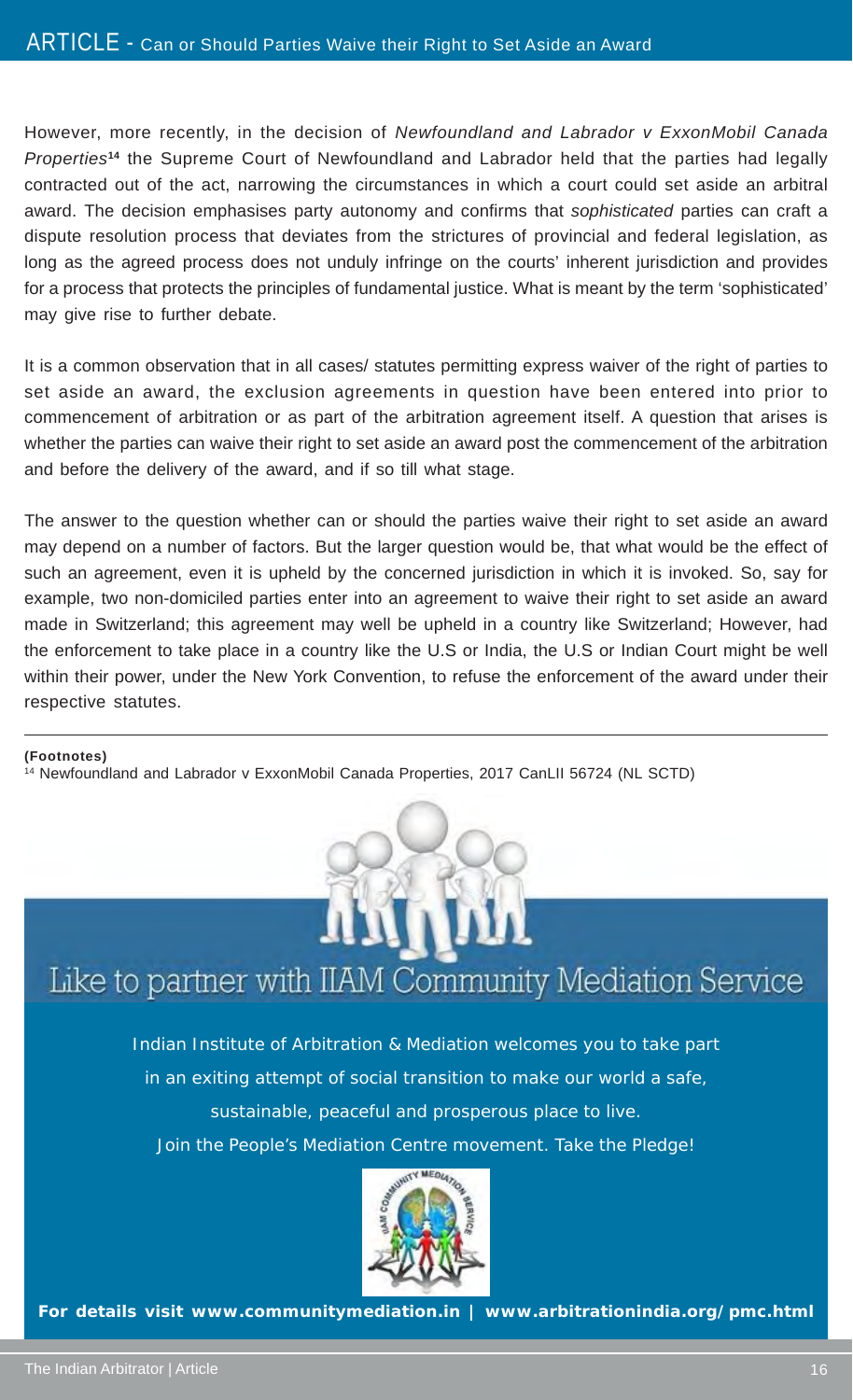Albert Jan van den Berg, in the Article "Should the Setting Aside of the Arbitral Award be Abolished" ICSID Review Advance Access published on April 14, 2014<sup>15</sup> rightly observes-

"*Setting aside originates as a mirror action to the enforcement of an award; it is a ground for refusal of enforcement of foreign awards; and the grounds are fairly similar. However, it is not as simple as it seems. Complications have arisen because of the field of application of the New York Convention*."

If the award has not been set aside in the country of origin, it can still be denied enforcement in other countries and lead to conflicting decisions. This has also been illustrated in the case of *Dallah Real Estate and Tourism Holding Co v The Ministry of Religious Affairs, Government of Pakistan16*, which involved a double review.

One may also consider the misuse of such agreements by fraudulent parties. The possibility of exclusion agreements opening the floodgates for collusive proceedings, corruption and coordinated fraud cannot be overlooked.

In the authors' view a waiver of the right to set aside an award would be effective and advisable to parties only in case a) the parties are fairly confident that the Arbitral Tribunal would come to a fair and unbiased decision and will not be swayed by unethical means; b) the award is made in the jurisdictions that uphold such waiver as discussed above; c) the waiver is clear and unambiguous and d) the local law of the countries where the award is likely to be enforced give due regard to award having become final by way of the remedy for setting aside having been exhausted and provide for grounds for enforcement that are liberal. Only on the communion of these three conditions is it viable for parties to enter into any exclusion agreement.

In light of the discussion above, there is perhaps an urgent need for robust International Policy to bring more clarity and uniformity in International Commercial Arbitrations.

#### **(Footnotes)**

15 ICSID Review, (2014), pp. 1–26 doi:10.1093/icsidreview/sit053 16 Dallah Real Estate and Tourism Holding Co v The Ministry of Religious Affairs, Government of Pakistan [2010] UKSC 46.

AUTHOR: Sugyata Choudhary is an Advocate & Solicitor practicing at the High Court of Bombay, India.



Wrong is Wrong Even if everyone is doing it Right is Right Even if no one is doing it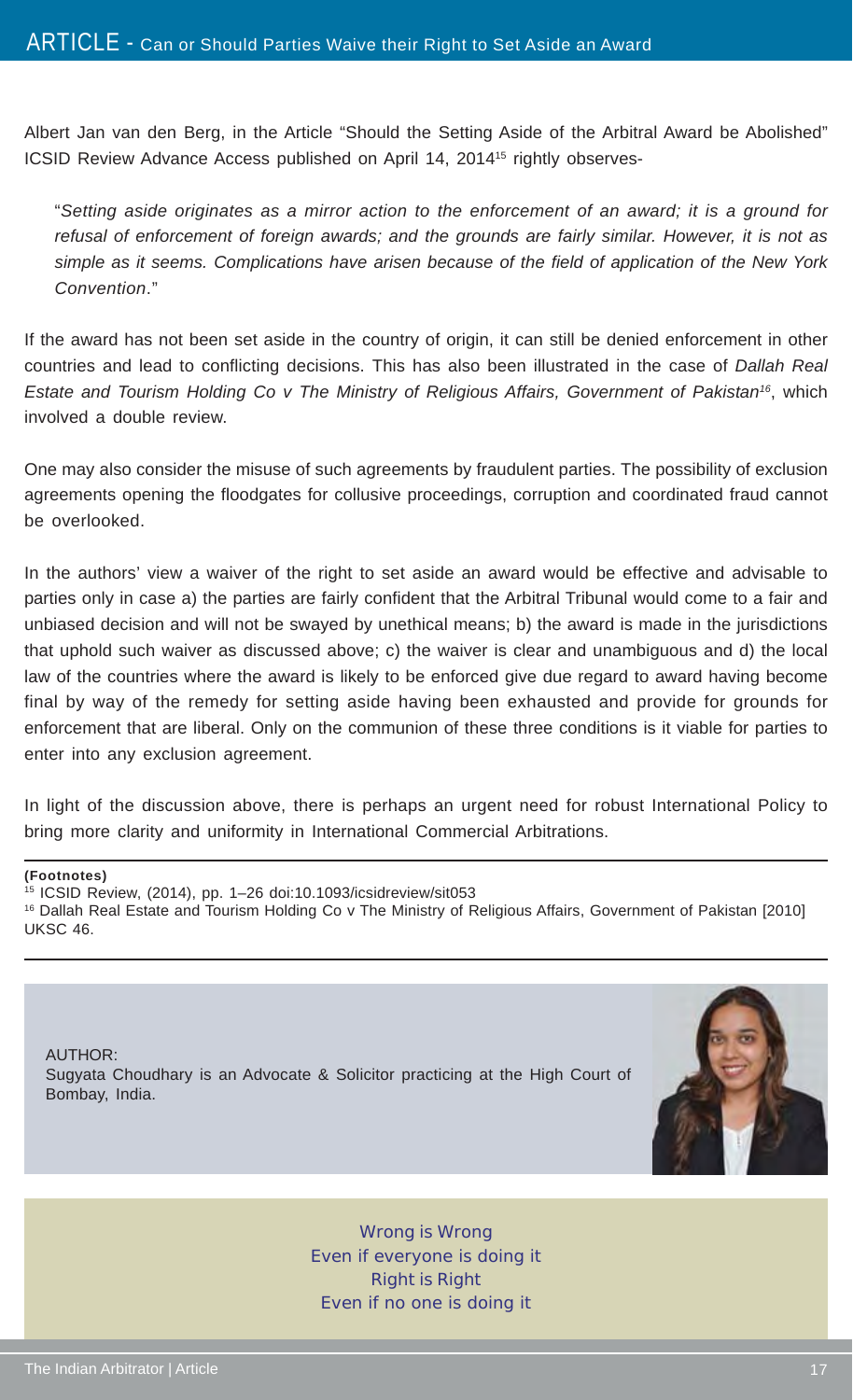## Out of the Box

**ABOUTIT...** 

Once upon a time a boy was watching his grandmother writing a letter. At one point, he asked, "Are you writing a story about what we have done? Is it a story about me?" His grandmother stopped writing her letter and said to her grandson, "I am writing about you actually, but more important than the words is the pencil that I am using. I hope you will be like this pencil when you grow up." Intrigued, the boy looked at the pencil. It didn't seem special.

"But it's like any other pencil I've seen," he said. "That depends on how you look at things," the grandmother replied. "This pencil has five qualities which, if you manage to hang on to them, will make you a person who is always at peace with the world.

First quality: You are capable of great things, but you must never forget that there is a hand guiding your steps. We call that hand - God. God always guides us according to His will.

Second quality: Now and then, I have to stop writing and use a sharpener. That makes the pencil suffer a little, but afterwards, it's much sharper. So you, too, must learn to bear certain pains and sorrows, because they will make you a better person.

Third quality: The pencil always allows us to use an eraser to rub out mistakes. This means that correcting something that we did is not necessarily a bad thing; it helps to keep us on the road to justice.

Fourth quality: What really matters in a pencil is not its wooden exterior, but the graphite inside. So always pay attention to what is happening inside you.

Fifth quality: It always leaves a mark. In just the same way, you should know that everything you do in life will leave a mark, so try to be conscious of that in your every action...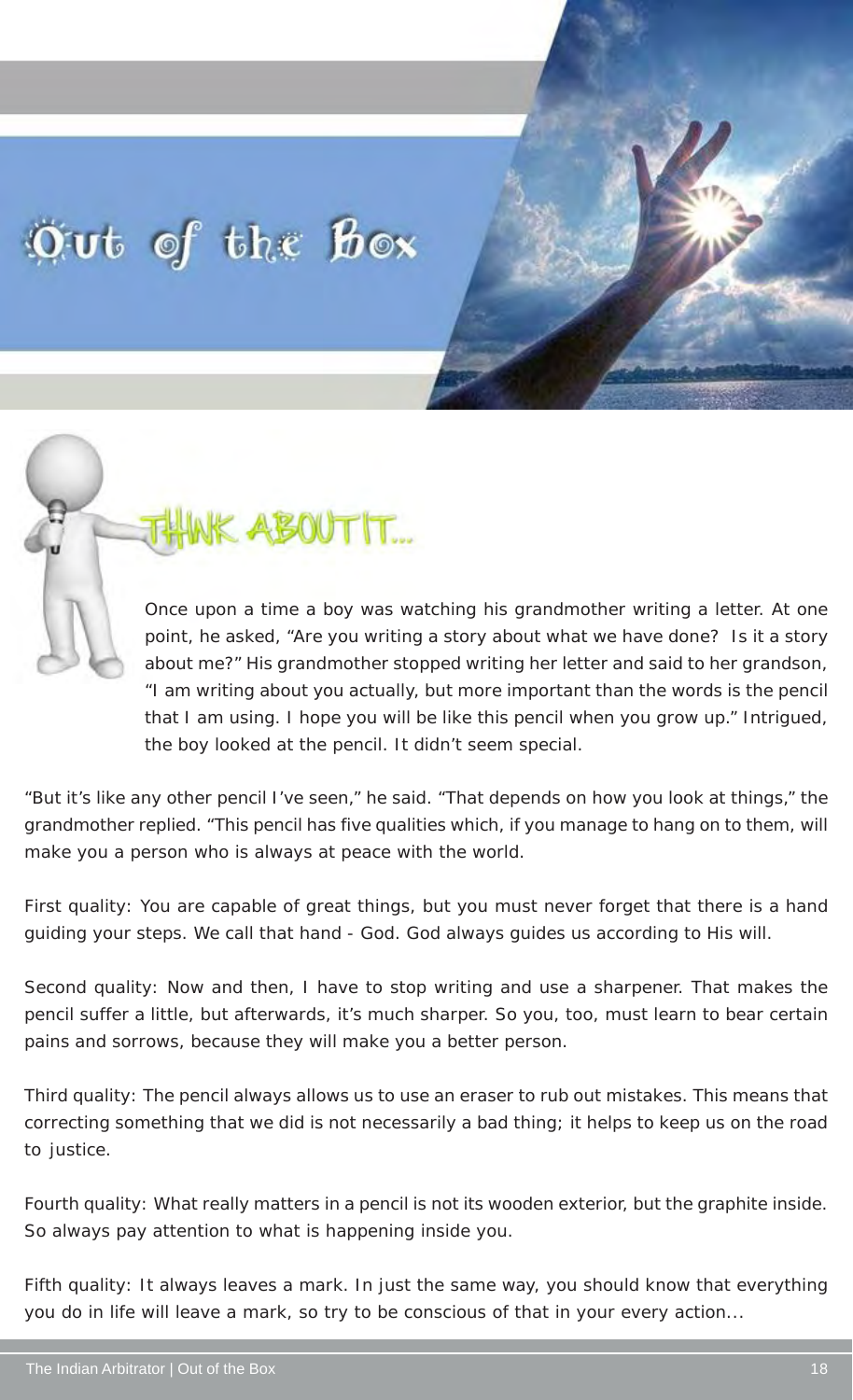

A woman comes home from shopping, changes her dress and enters the bedroom. There she finds her husband hanging motionless. Looking at the lifeless husband, she hysterically bursts into tears, rushes to the phone, calls on the doctor and a police officer and goes with them for late night movie show.

What's happening?

**Brain** asers

[Answer at Page 25]

Once upon a time there was a king who wanted to go fishing. He called the royal weather forecaster and inquired as to the weather forecast for the next few hours. The weatherman assured him that there was no chance of rain in the coming days.



So the king went fishing with his wife, the queen.

On the way he met a farmer on his donkey. Upon seeing the king the farmer said, "Your Majesty, you should return to the palace at once because in just a short time I expect a huge amount of rain to fall in this area".

The king was polite and considerate, he replied: "I hold the palace meteorologist in high regard. He is an extensively educated and experienced professional, and I pay him very high wages. He gave me a very different forecast. I trust him and I will continue on my way." So they did.

However, a short time later torrential rain fell from the sky. The King and Queen were totally soaked and their entourage chuckled upon seeing them in such a pitiful condition.

Furious, the king returned to the palace and gave the order to fire the weatherman at once! Then he summoned the farmer and offered him the prestigious and high paying role of royal forecaster.

The farmer said, "Your Majesty, I do not know anything about forecasting. I get my information from my donkey. If I see my donkey's ears drooping, it means with certainty that it will rain." So instead, the King hired the donkey on the spot.

And thus began the ancient-old practice of hiring asses to work in the government and occupy its highest and most influential positions...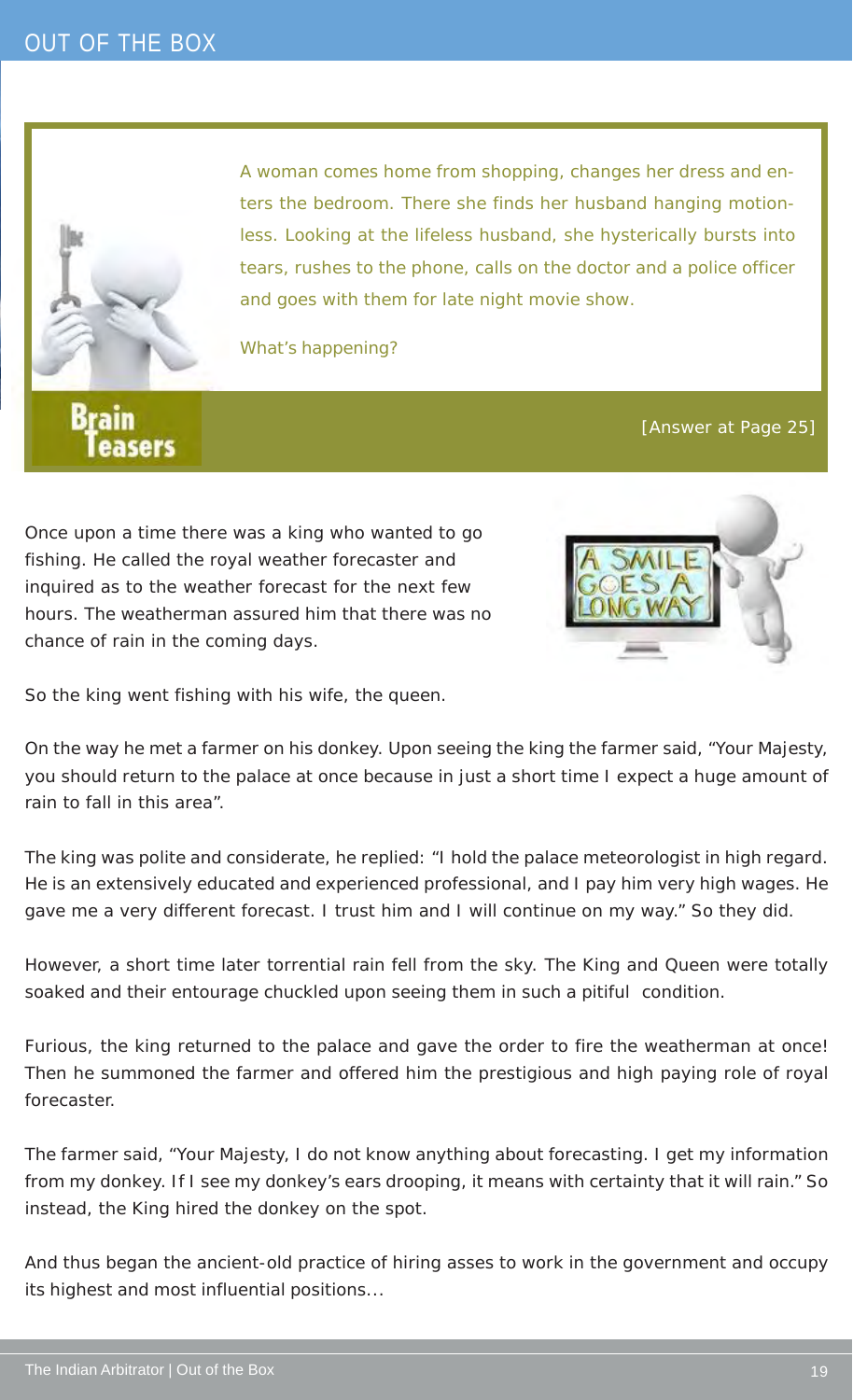## **Article**

## Importance of ADR in National Construction Industry

### ABHISHEK RAY

*In construction industry disputes are growing proportionately with the extended scopes of job & complex engineering. Importance of ADR personals at construction project site and awareness of ADR to management during contractual agreement in construction industry is mandatory because all these disputes can be mitigated.*

#### **Foreword**

At present in national construction industry disputes are growing proportionately with the extended scopes of job & complex engineering. Reasons behind this crisis are respectively Modification of Corporate business strategy and lagging in risk management in terms of Contract administration, Supply Chain & Quality Management. Besides, today in construction world stand alone wings & departments are available with few companies for ADR but none of them are directly connected to live operation within the process. Even managements of almost all the construction giants take dispute as "Cure is better than prevention".

Now ,the below mentioned cases are too uncomplicated to get resolved effortlessly for the fraternity of lawyers & ADR Professionals but trust for mishandling of these issues number of projects are getting closed in a half-done state in a unsettled way which I personally feel as a national waste.

#### **Contract Administration**

Starting from tender document followed by LOI, work order, purchase order in each & every contract with number of parties should conclude with a distinct ADR clause which can guide stakeholder either the way towards 'Mediation'.

Sudden reduction in project scope after tender award. In the field of Civil engineering & Construction projects, resource mobilization is almost 30% value minimum to a project cost. So almost all the cases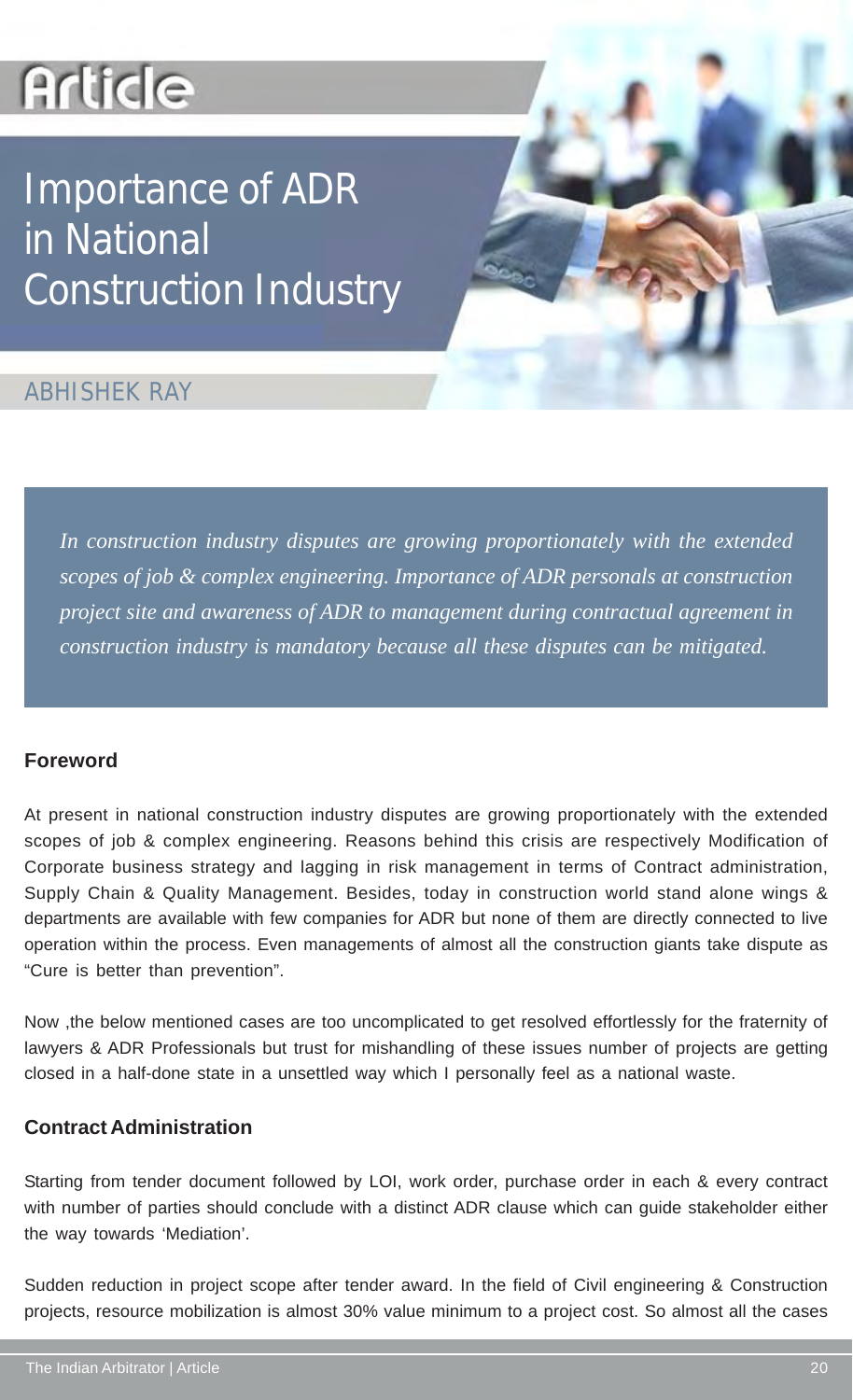contractors are very calculative on resource mobilization. Practically for this scenario we are running in shortage of ADR protocol agreed by both the party in many cases.

Let me quote a very common scenario for few disputes with the same symptom.

Example 1 - Customer had awarded a residential project of G+12 /10 numbers of towers to the principal contractor. Project team along with necessary setup of machineries & equipment is on board from principal contractor's end. Now after three month from the date of Project kick off meeting due to shortage of cash flow from customer, scope had been reduced to G+8/ 6 numbers.

#### **Quality Management**

Airports, Stadiums, Buildings & Factories are having number of defective cases on quality issues which lead towards dispute. Activities like waterproofing, flooring, structural repairs & failures are nowadays covered under the protection of Bank Guaranty or Performance Bank Guaranty. Several cases observed, starting from Customer followed by Principal Contractor till to Applicator among these, three parties one of them is left out from the coverage ensured by BG or PBG.

Example 2 - On a completed project after one year of defect liability period during monsoon it is observed that waterproofing had not been done properly at basement or roof. Water dripping & spillage has taken place. Principal contractor had a performance bank guaranty with applicator but BG protection of Customer from Principal contractor is non-existent .Whereas 5 years of technical warranty document is available with customer duly signed off by the engineer in charge of Principal Contractor.





Recognizing that the empowerment to resolve disputes amicably and voluntarily is an expression of civil maturity, IIAM along with India International ADR Association has formulated "Pledge to Mediate" among companies and organisations as part of promoting best governance and speedy justice. By becoming signatory of the Pledge, you make a public, policy statement indicating your commitment to the promotion of amicable



settlement of disputes. The pledge is cost-free and not legally binding. Organisations stand to benefit from various vital outcomes, including Expression of Corporate Governance, Goodwill Generation, etc.

Become a signatory to the "Pledge to Mediate" –For details log on to www.arbitrationindia.org/ pledge.html or contact IIAM Director at dir@arbitrationindia.com for details.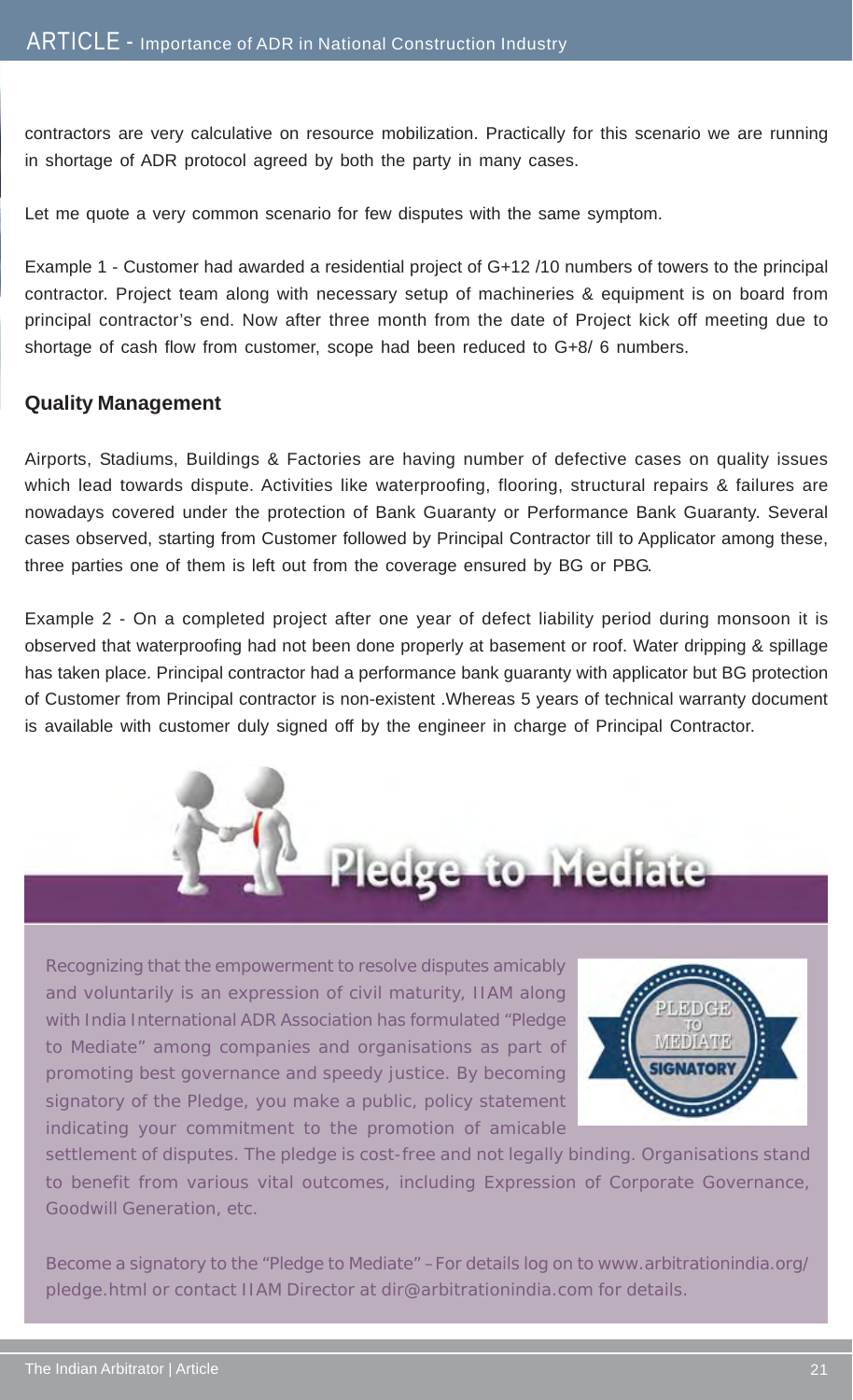Now against any failure of project delivery, instead of defining root cause of failure almost all the big construction companies try to impose the same penalty to their sub-contractor / vendors .Just to ensure their profit margins. Now acceptance of this two parties on debit notes become a conflict in initial & dispute finally.

Example 3 – Project delivery had been delayed for 5 months. Out of which 2 months for natural calamities (Like – Heavy monsoon, flood) as per agreed contractual term between customer & principal contractor, penalty had been imposed to principal contractor for Rs. 5,000,000. During contract finalization principal contractor had not considered natural hindrances and agreed with the terms of customer for delay of every 30 days on project delivery LD amount will be Rs. 1,000,000. Moreover principal contractor had not established any distinct delay protocol with its subcontractors /sub vendors on delay of material delivery or /service. Instead of that same penalty had been imposed to all the sub vendors & subcontractors. Amount had been debited from their final bills. As all these sub vendors & Subcontractors are having valid points to substantiate their two months delay with weather reports so entire scenario lead into a dispute for the non-acceptance of sub vendors/ sub-contractors on debit notes.

#### **Conclusion**

Importance of ADR personals at construction project site and awareness of ADR to management during contractual agreement in construction industry is mandatory because all these disputes can be mitigated at root level with the help of proper documentation & communication in a professional way considering calculated strategic risks. Things are changing slowly now, we can expect better shape & importance of ADR in upcoming days on national construction industry.



AUTHOR: Abhishek Ray is the Asst. Manager (QA/QC) of Exyte Group, India.

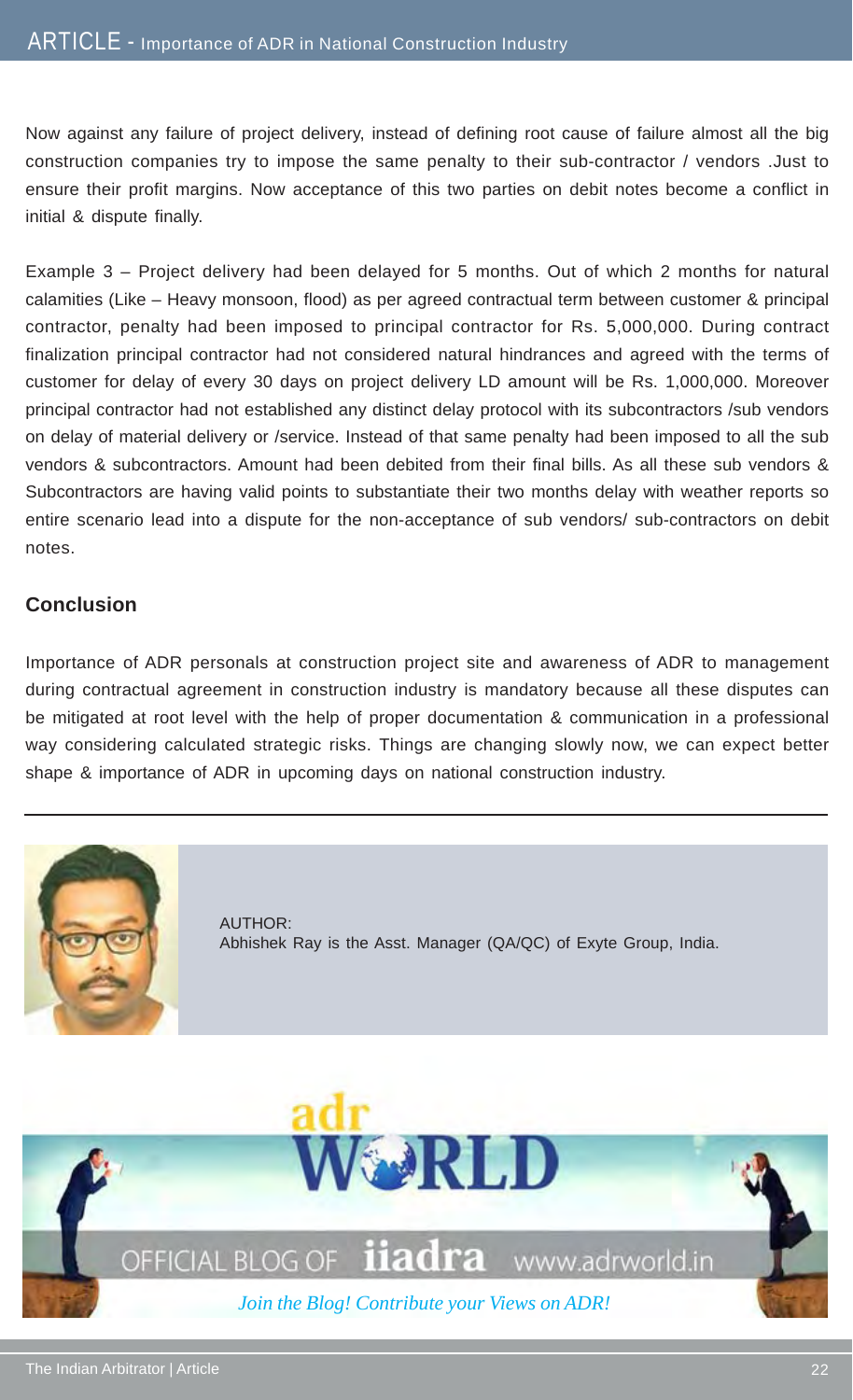## News & Events

## **PEOPLE'S MEDIATION CENTRES ESTABLISHED BY THE INDIAN INSTITUTE OF ARBITRATION & MEDIATION**

People's Mediation Centres (PMC) were officially launched on 14 July 2018, by Mr. Justice Madan B. Lokur, Judge, Supreme Court of India. The function was presided over by Mr. Justice Hrishikesh Roy, Acting Chief Justice, High Court of Kerala. 5 PMCs have started functioning from 17 July 2018 – the "International Justice Day".



(Lighting of the lamp by Mr. Justice Madan B.Lokur, Judge, Supreme Court of India. seen from right: Mr. G. Shrikumar, President IIADRA, Mr. Justice Hrishikesh Roy, Acting Chief Justice, High Court of Kerala, Mr. Anil Xavier, President IIAM, Prof (Dr) N.R. Madhava Menon, Former Director, National Judicial Academy, Mr. K. Jayan, Director IIAM.)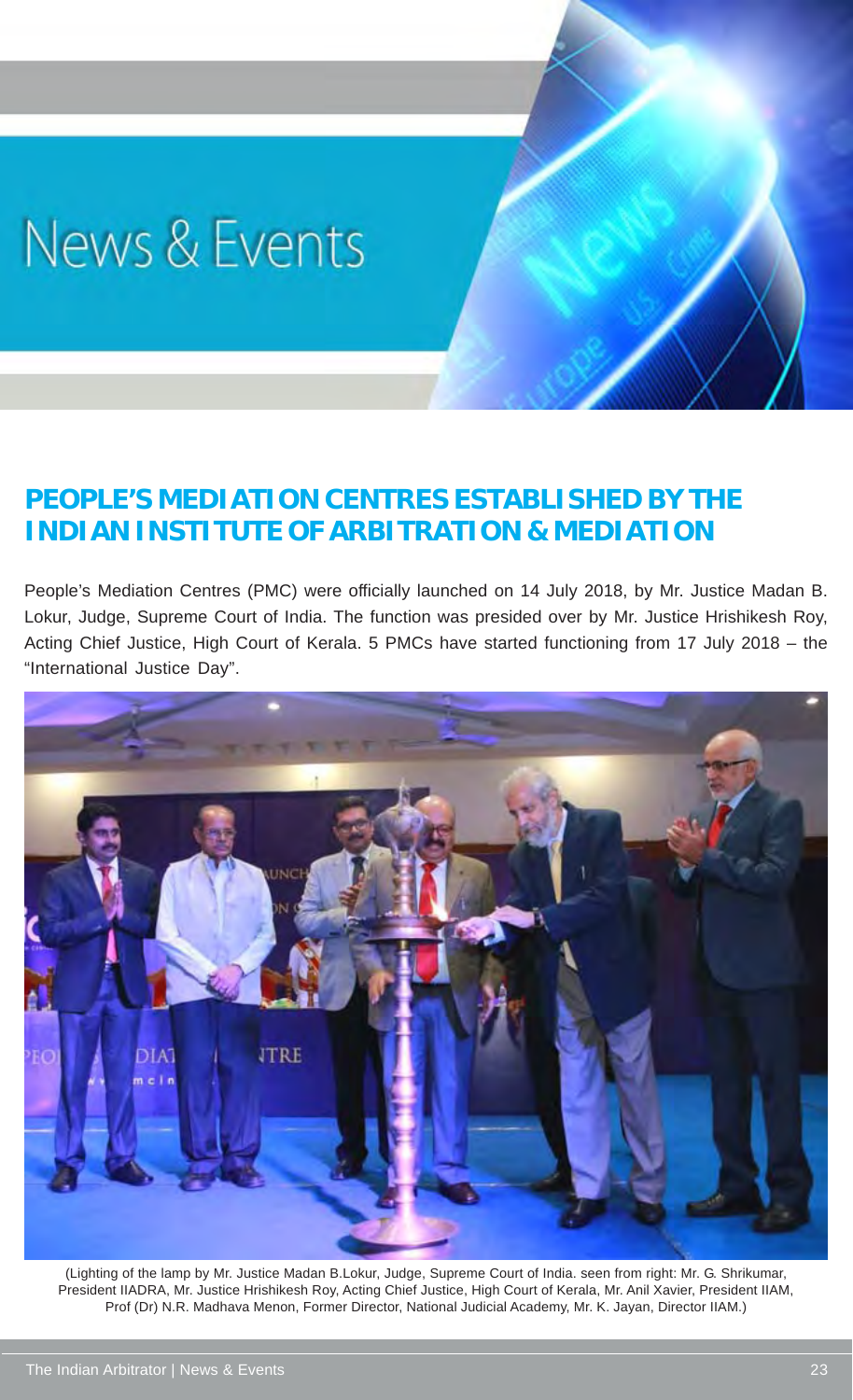### NEWS & EVENTS

As per the concept, people who believe that mediation would promote peaceful co-existence and harmony in the community and help to make the society just, equal and fair, would sign a "*Pledge to Mediate*", by which they would consider mediation as the first option to resolve their disputes. Once a fixed number of people in the locality sign the Pledge, a PMC is opened in their locality, which would provide people the space for resolving their conflicts. The mediators are also selected from the community.



On the occasion of launching the PMCs, "*Pledge to Mediate*" was signed by Mr. Justice Madan Lokur, Mr. Justice Hrishikesh Roy, Prof (Dr.) N.R. Madhava Menon and Mr. Justice M.R. Hariharan Nair. More than 25000 people have signed the Pledge.

### **TIME BANKING ACCOUNT COMMENCED BY IIAM THROUGH PMCS**

IIAM has incorporated the concept of Time Banking in its services through the PMCs. The PMC Time Banking is a reciprocity-based service system in which hours are credited in the Time Account of the holder.

A person can sign the Pledge to Mediate and open the PMC Time Banking Account and mention the services that they would like to offer under this concept. They can redeem the time accumulated in their account for availing mediation or any other



services offered through the PMCs free. Further details can be obtained from www.arbitrationindia.org/ pmc\_time.html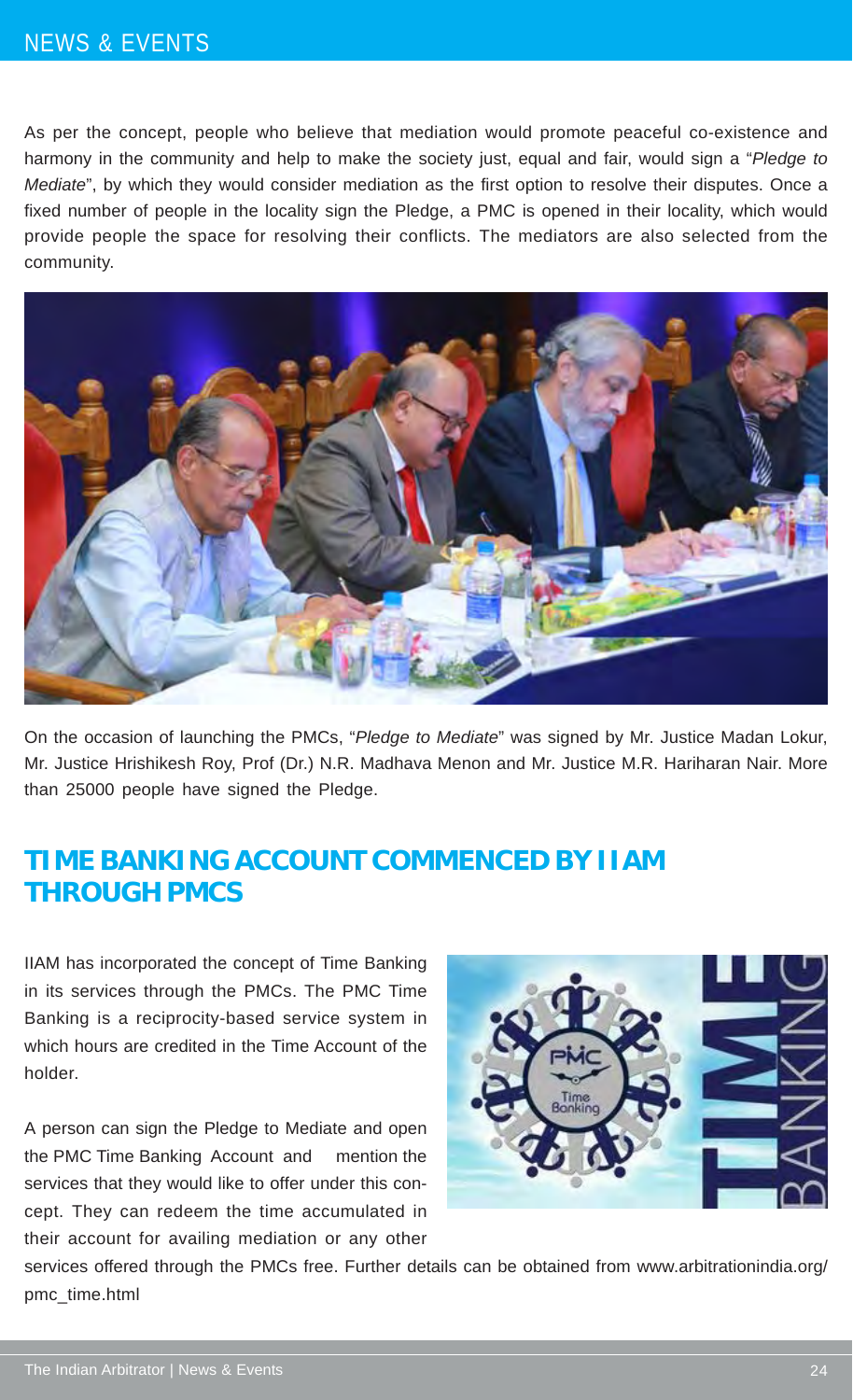### **ARBITRATION COUNCIL TO BE SET UP IN INDIA**

The government of India plans to set up an Arbitration Council of India which would frame polices governing the grading of arbitral institutions, recognise professional institutes providing accreditation of arbitrators, review the grading of arbitral institutions and arbitrators etc.

For the purpose of setting up the Council and also for making certain changes for improving the process of arbitration, the Arbitration and Conciliation (Amendment) Bill, 2018 was passed by the Parliament on 10 August 2018. The Bill is yet to come into force, as the same has not been published in the official gazette. This change is perceived to make a shift in the arbitration culture of India from ad-hoc to institutional.

## **PRE-LITIGATION MEDIATION IN COMMERCIAL DISPUTES MADE MANDATORY IN INDIA**

In order to facilitate settlements of commercial disputes, the Commercial Courts Act, 2015 was amended on 21 August 2018 and a new Chapter has been inserted whereby no suits under the Act shall be instituted unless the party exhausts the remedy of pre-institution mediation in accordance with such manner and procedure as may be prescribed by rules. The settlement arrived at shall have the same status and effect as if it is an arbitral award on agreed terms under the Arbitration and Conciliation Act, 1996.

### **IIAM IN SUPPORT OF DISASTER RELIEF**

State of Kerala in India was hit by a natural calamity of huge intensity. The calamity has caused immeasurable misery and devastation to a vast population. More than 3 lakhs homes have been destroyed, apart from the loss of more than 300 lives, 10,000 kms of roads, innumerable infrastructure and assets. More than 7.5 lakh people were displaced in relief camps. It is said that it will take 10 years to recover!

The IIAM PMCs in the affected areas were converted as Relief Coordination Centres and the mediators and volunteers associated with the Centres helped and coordinated rehabilitating the affected people back to their homes. IIAM Members, Mediators and Arbitrators all over India and abroad had come forward in contributing to the cause of disaster relief. IIAM had taken up the cause of providing books free to the Students under CBSE syllabus, who had lost it in the Flood affected areas.

#### **Brain Teaser (Answer):**

Her Husband died long back. She looked at her husband's photo hanging to the wall and wept. Later she rang up to her sister who is a doctor and her brother who is a police officer and went to the movie to overcome her sorrowful mood.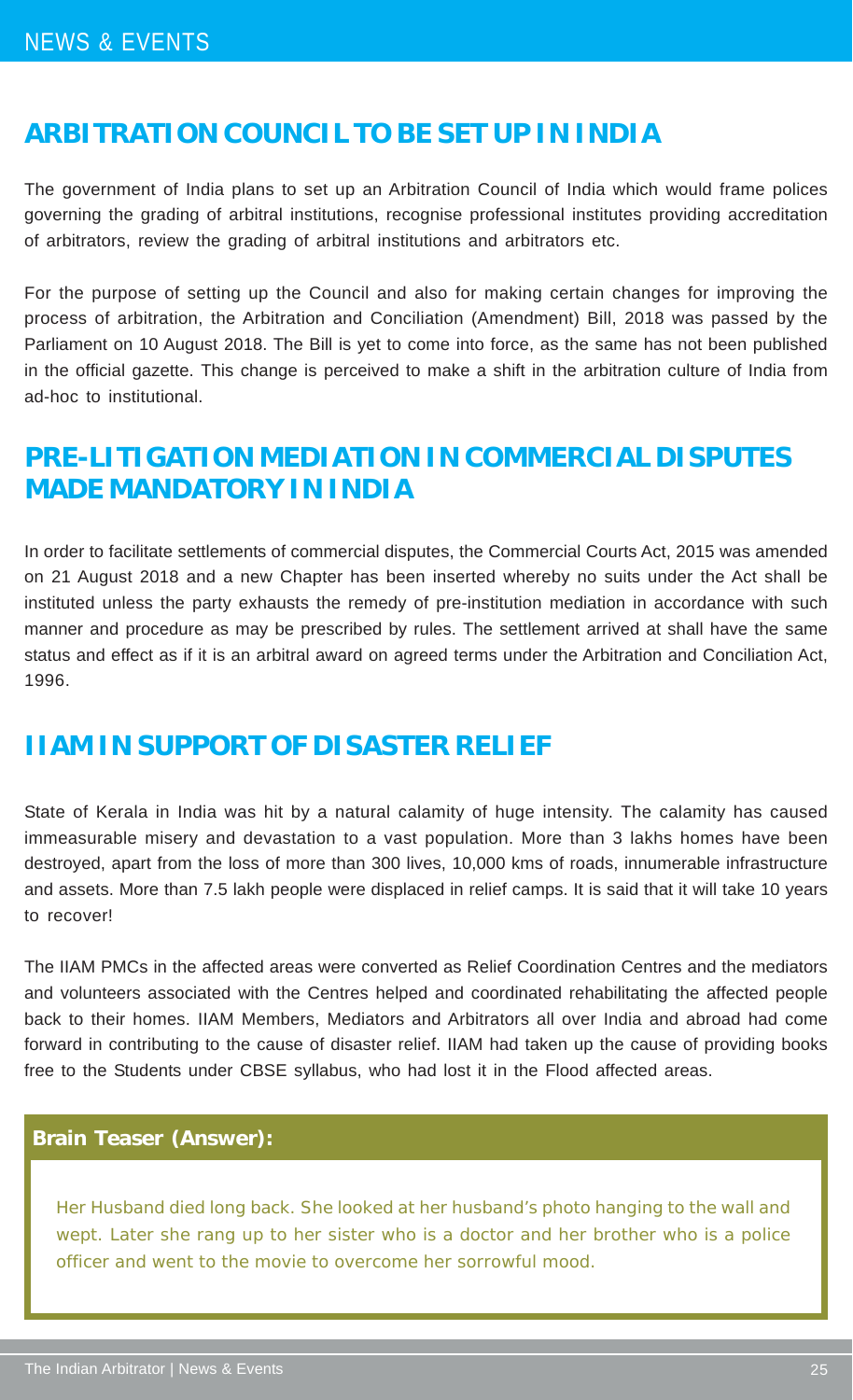### NEWS & EVENTS

## **AMA CONFERENCE 2018 | 24-25 OCTOBER 2018, JAKARTA**





Asian Mediation Association (AMA) a regional organization established in 2007 by major mediation Centers in Asia, aiming to promote application of mediation and alternative dispute resolution and properly resolve business and commercial disputes, conducts biennial conferences attended by the Who's Who in mediation from around the

globe. This is unique in that it represents an unprecedented grouping of mediation centres in Asia, combining the resources of a diverse blend of Asian cultures, which brings together the leading mediation centres in Asia – from Singapore, Malaysia, India, Hong Kong, China, Japan, Indonesia, Thailand, Philippines and Mongolia. The earlier conferences were held in Singapore (2009), Kuala Lumpur (2011), Hong Kong (2014) and China (2016).

The 5<sup>th</sup> AMA Conference is being held from 24-25 October 2018 at Jakarta, Indonesia. The conference offers the opportunity to knowing the latest trends in mediation and to expand your mediation network by meeting the experts in mediation. For more details log on to https://asian-mediationassociation.org/ ama/. IIAM is an AMA member and if you wish to register for the AMA conference, send your query to conferences@arbitrationindia.com

**Upcoming Training Programs** from IIAM ....

## **COMMERCIAL MEDIATION TRAINING PROGRAM & CERTIFICATE IN INTERNATIONAL BUSINESS NEGOTIATION 8-12 OCTOBER 2018**

Are you interested to become a Commercial Mediator or a specialist Dispute Resolution Practitioner? With the rise in the volume of business, dispute resolutions and enforcement have also increased. Mediation has become an undeniable part of the legal landscape. Domestic and international business community is increasingly incorporating mediation as the primary method of dispute resolution. The training program combines the art and science of mediation through highly interactive, skill-based